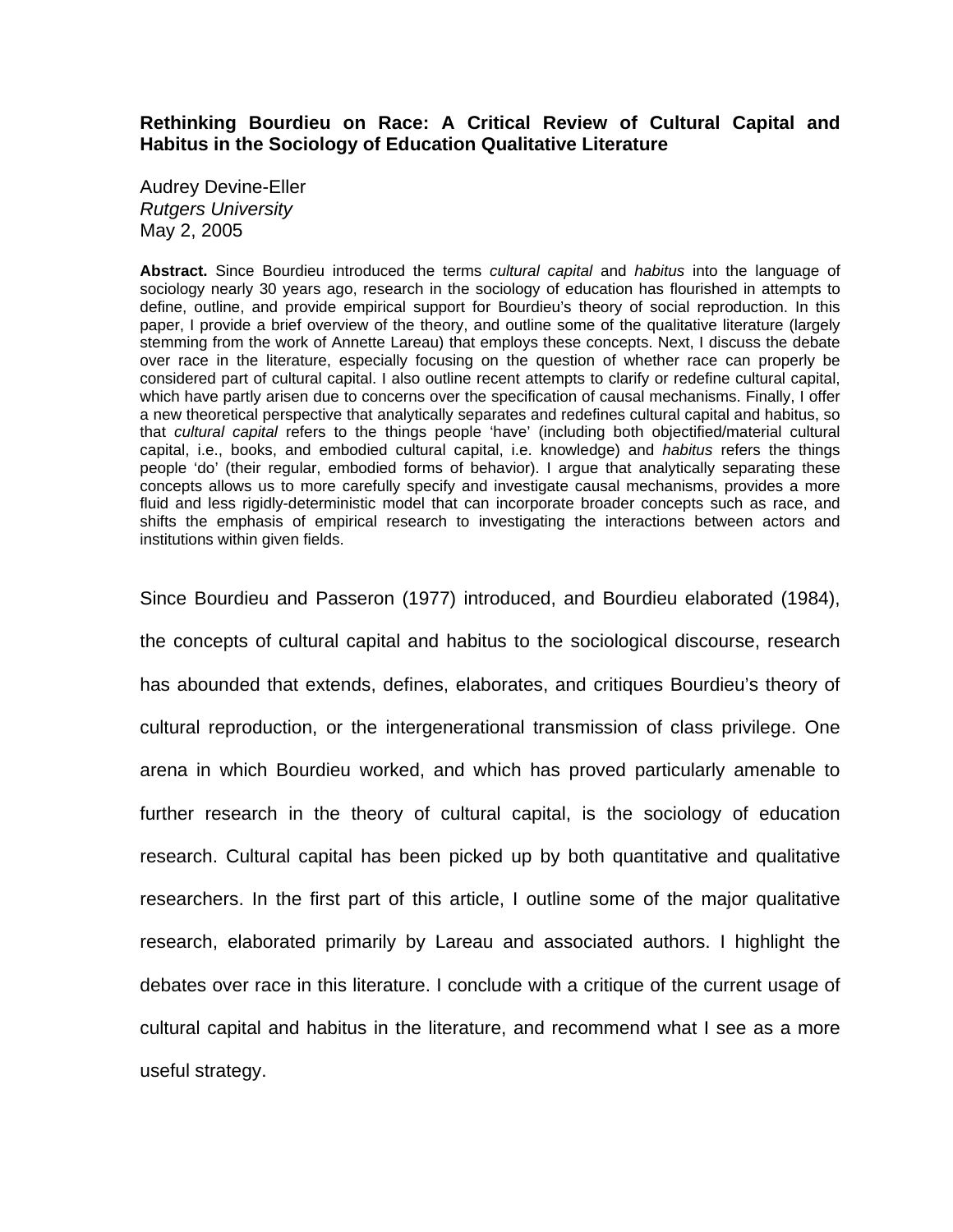### **The Legacy of Bourdieu**

 In *Distinction* (1984), Bourdieu makes a sophisticated argument about how tastes and preferences, which seem to be individual choices, are actually determined by our access to cultural or material capital. He argues that taste functions as a marker of class (as indicated by education and social origins), and even more importantly, that there is a strong relationship between education and taste even in areas not taught in school. Thus, people don't necessarily learn (only) *content* in school, but they learn an *aesthetic disposition* toward the world. That is, educational credentialing "*formally* guarantee[s] a specific competence (like an engineering diploma) [but] *really* guarantees possession of a 'general culture' whose breadth is proportionate to the prestige of the qualification" (1984:25). Even further, schools reward students who bring an appropriate aesthetic disposition to the classroom, ensuring that class-privileged students will maintain their advantage through schooling. Bourdieu calls this appropriate aesthetic disposition 'cultural capital': it exists in an *embodied* form, "the ensemble of cultivated dispositions that are internalized by the individual through socialization and that constitute schemes of appreciation and understanding" (Swartz 1997:76), as well as an *objectified* form (possession of cultural objects) and an *institutionalized* form (educational credentials). Bourdieu invokes what he calls 'misrecognition' to explain acceptance of the allocation of social rewards disproportionately to the upper classes. Schools reward particular dispositions and tastes that are claimed to be 'inborn' or 'natural' – and thus randomly distributed – but are actually taught to and developed in upper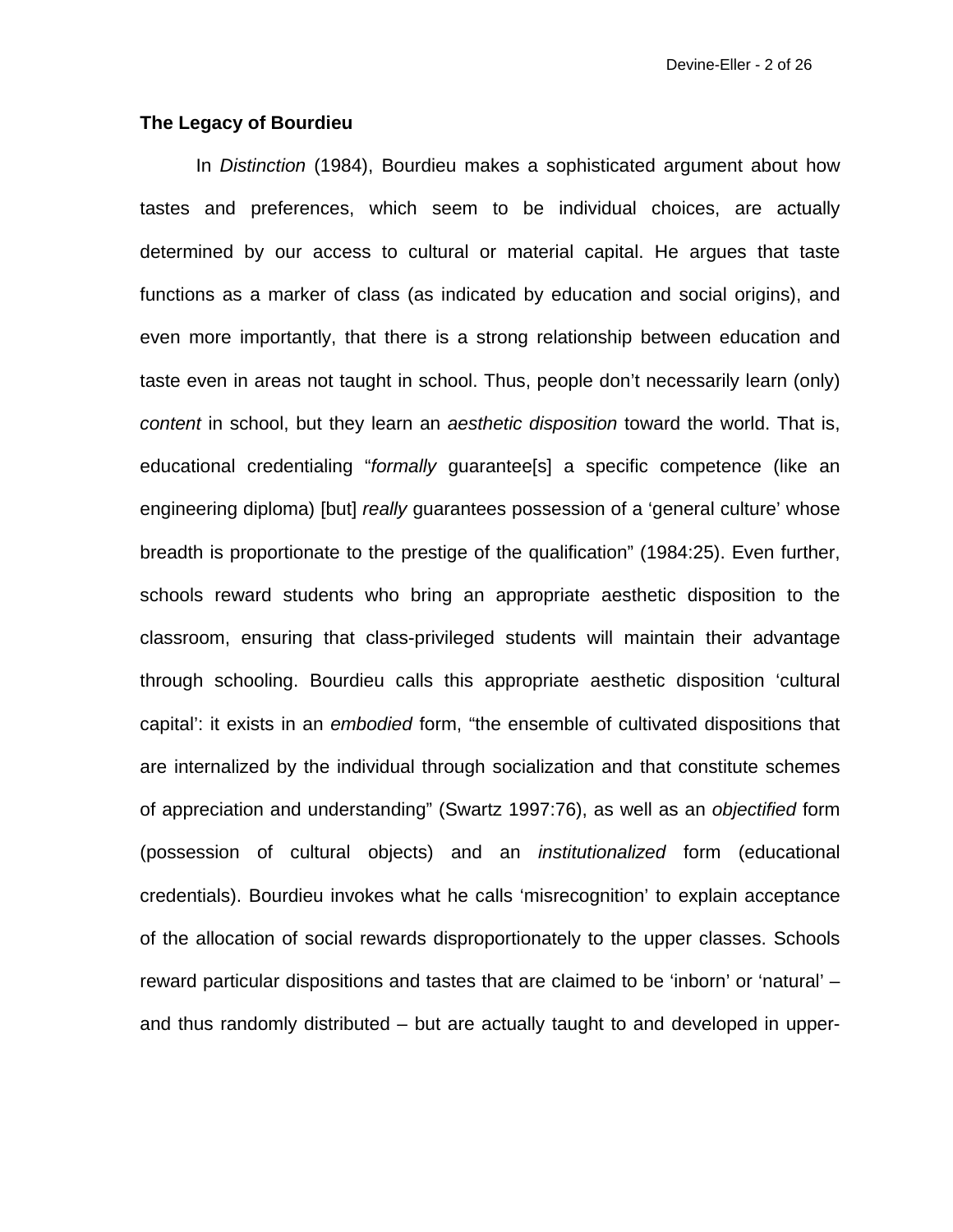class children by their family experiences. We believe schools distribute rewards fairly because misrecognize the true source of aesthetic dispositions.

 In the United States, education has always been seen as a key to social progress, especially in light of the 'American dream' ideology of equality of opportunity. This would seem to mandate that all students have equal chances at similar-quality educations. Investigating the distribution of educational outcomes and success, sociologists of education consistently find that, no matter what measure of socioeconomic status is used, it always has an important positive effect on educational attainment (Bidwell and Friedkin 1988). There are three possible explanations:

- 1. Higher-status students have higher aspirations, so they work harder;
- 2. Higher-status students have access to better educational resources;
- 3. School social organization, formal and informal, bars low-status students from higher attainment.

None of these are particularly encouraging hypotheses for understanding education as the great democratizer. This research is of even greater importance due to the significant advantages that accrue to individuals with higher levels of education in the U.S.: they have higher incomes, better jobs, better family lives, higher levels of knowledge and cognitive development, political and social participation, psychological well-being, and physical health and mortality (Pallas 2000). Since the Coleman Report of 1966, researchers have also attempted to determine whether schooling *ameliorates* or *exacerbates* the intergenerational reproduction of inequalities. Knowing both *which* students attain higher levels of education, and *why*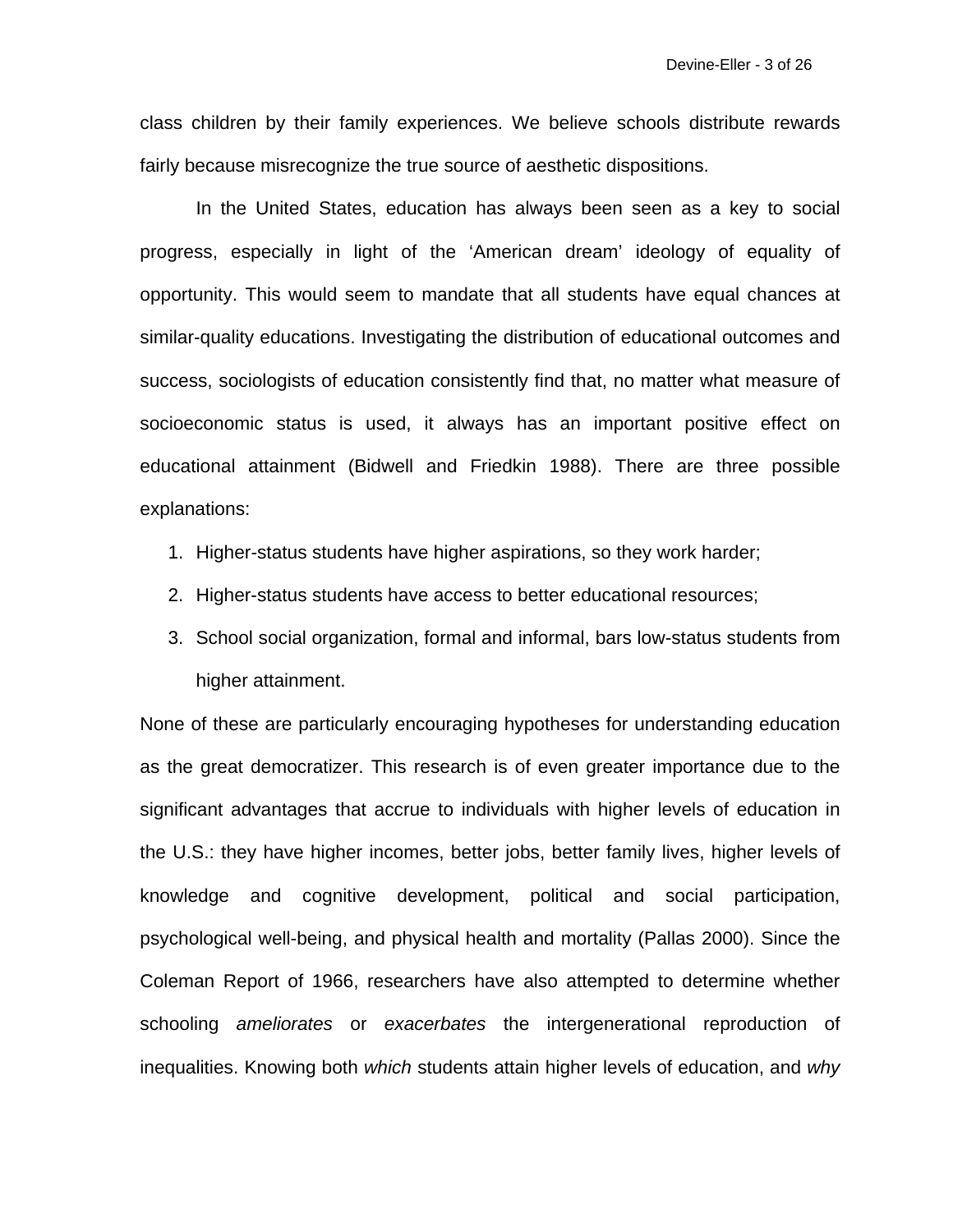they do so, has been a critical and primary task of education researchers. Most of this research, until the past approximately fifteen years, has been quantitative. Bourdieu's theory offers a more subtle approach, however, both theoretically (it provides another possible causal mechanism, rooted in family life) and methodologically (Bourdieu's theory has been successfully used with qualitative methods).

 Annette Lareau, in particular, is associated with a major vein of qualitative educational research in the Bourdieuian tradition. Her extensive field research observing and interviewing  $4<sup>th</sup>$  and  $5<sup>th</sup>$  grade students, teachers, and parents has formed the empirical basis of a large number of research articles, some coauthored, elaborating different parts of cultural capital theory. Before this research started, Lareau co-authored an article with Lamont (1988) that set forth a definition of cultural capital that has been widely cited since: "institutionalized, i.e., widely shared, high status cultural signals (attitudes, preferences, formal knowledge, behaviors, goods and credentials) used for social and cultural exclusion" (cited in Lareau and Weininger 2003:587). Since then, Lareau has drawn on this definition. In 1999, Lareau and Horvat published a paper entitled "Moments of Social Inclusion and Exclusion: Race, Class, and Cultural Capital in Family-School Relationships." Drawing upon observations of parents and teachers, Lareau and Horvat formulated a theory that included race as a key component of cultural capital in a particular context. They found that class mediates the ways in which parents expressed concerns over schooling: some African American parents were more able than others to intervene effectively in classrooms to obtain benefits for their children.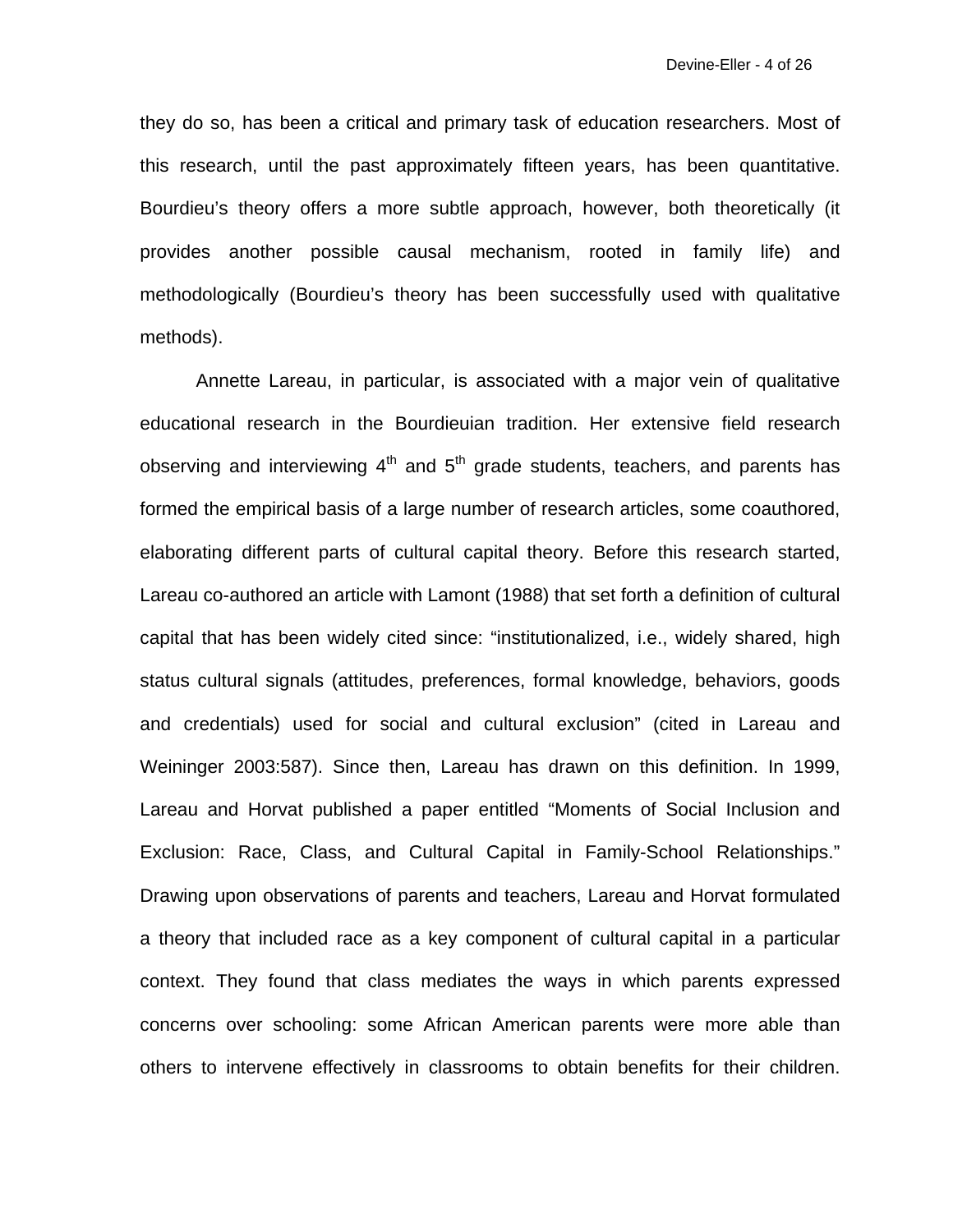They theorized more specifically that a history of racism and discrimination made some parents more likely or able to express concerns about schooling in angry, hostile, or aggressive terms, whereas the school emphasized openness, honesty, and positive interactions. This led them to theorize about moments of 'social inclusion' and 'social exclusion' – moments when parents' attempts to intervene in the school succeeded or failed. This highlights the importance of the *activation* of cultural capital: people choose whether to activate their capital, and they have different levels of skills in activating it when they wish to. According to this theory, "cultural and social resources become forms of capital when they facilitate parents' compliance with dominant standards in school interactions" (1999:42). In the school context, being white became a cultural resource that white parents unconsciously drew on.

 Despite this early emphasis on the independent or mediating effect of race, Lareau's next articles emphasized the central importance of class. In her 2002 article "Invisible Inequality: Social Class and Childrearing in Black Families and White Families", and in a more extended version in her 2003 book *Unequal Childhood: Class, Race, and Family Life*, Lareau in fact argues that black and white families have similar childrearing practices within each class. Lareau found that both black and white working class and poor parents engage in the "accomplishment of natural growth", providing basic necessities for their children but generally allowing children to plan their own leisure time. In contrast, black and white middle class families engage in "concerted cultivation", a process by which parents selfconsciously foster their children's talents and abilities by managing their leisure time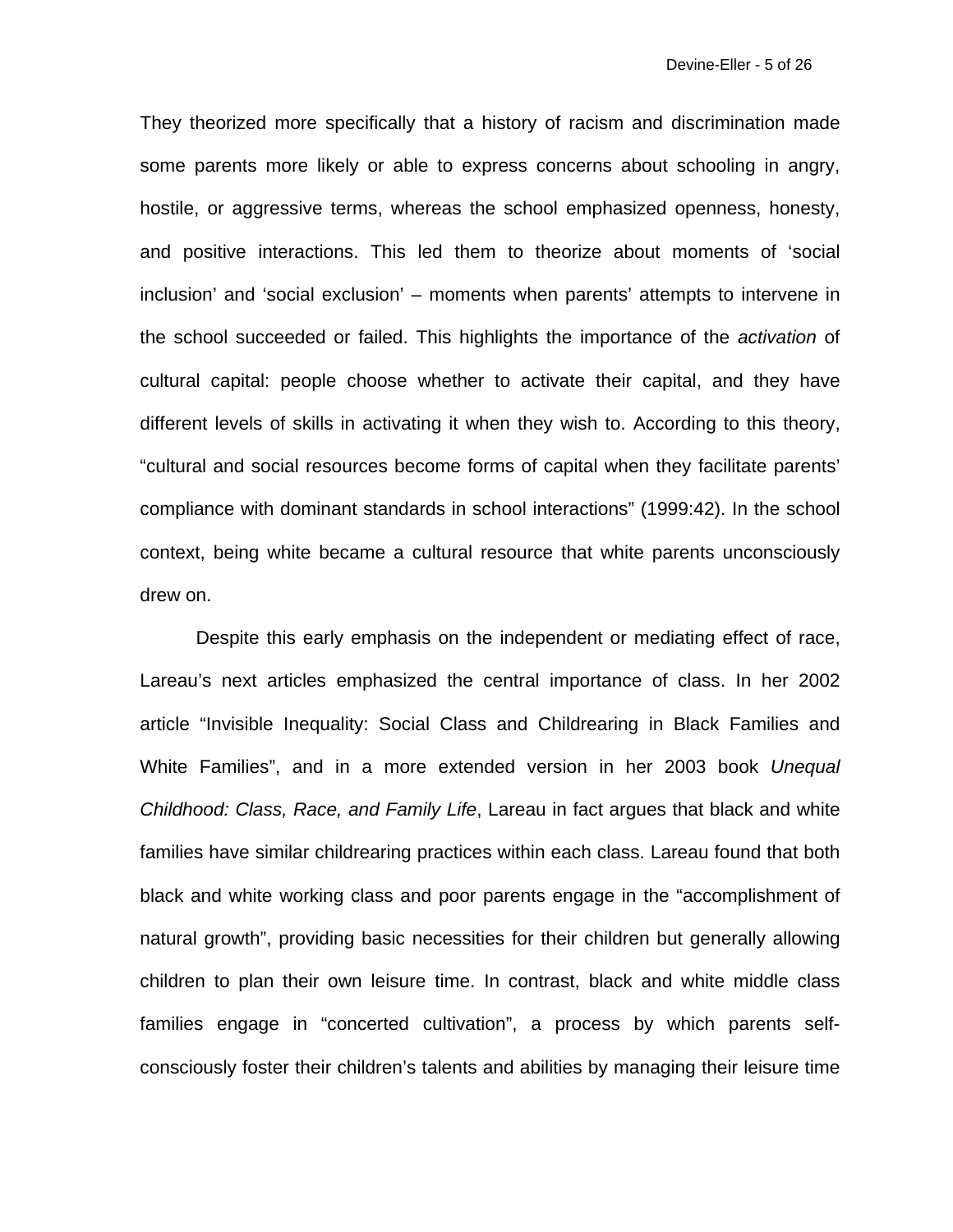through organized, supervised activities. Parents of different classes also interact with their children and with authoritative institutions (such as schools and doctors) in different ways. Working class and poor parents speak less with their children, using directives (direct orders), and seem uncomfortable demanding accommodations from authority figures. Middle class parents constantly engage their children in extended reasoning, teaching children to argue effectively for their personal benefit, and were quite comfortable negotiating with authorities for customized treatment for their children. This results in poor and working-class children learning an overall strategy of *restraint* and of middle-class children learning *entitlement*.

 Furthermore, Lareau found that the instances in which race trumps class are rare. She notes in particular that middle-class black parents were aware of potential institutional discrimination (e.g., 2002:773). She also tells of middle-class black fathers' difficulty over their "inability to signal their class position in social interactions with strangers" (2003:240). She concludes, however, that class is a much more important determiner of child-rearing behaviors than is race.

 Lareau's book achieved a wide critical acclaim, winning four 'best book' awards from the American Sociological Association and the American Educational Studies Association. Reviews in journals were extremely positive, too. Nevertheless, each review mentioned as a shortcoming of the book Lareau's failure to emphasize race as an important factor in shaping children's lives. Pearce, for example, asks whether "middle-class black parents make a more 'concerted' effort to teach their children strategies for dealing with racism than working-class or poor black parents" (2004:1663). This seems a reasonable question, but Lareau offers little discussion or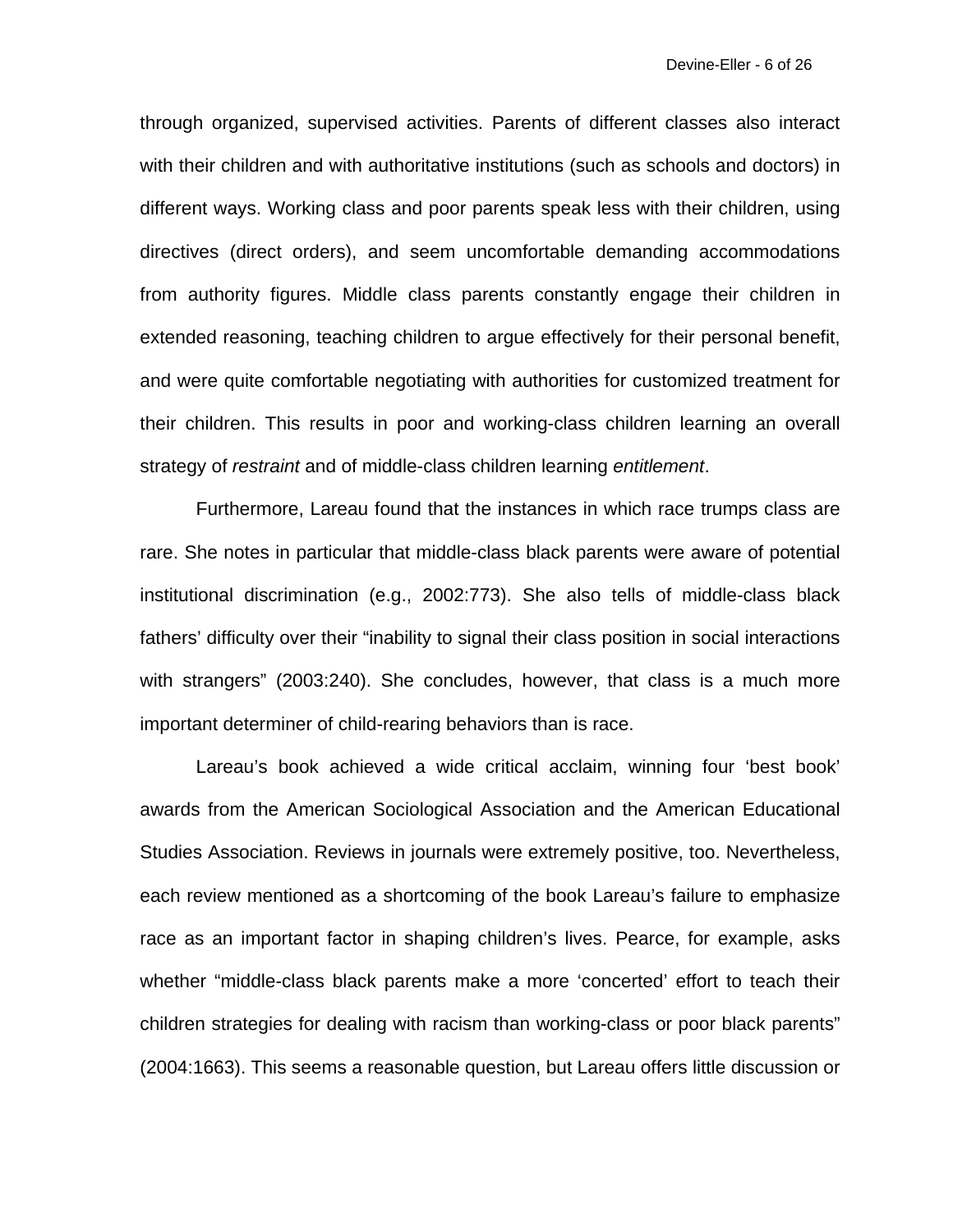evidence. Similarly, Lewis asks: "[G]iven the experiences with institutional or individual-level discrimination that some Black parents discuss, perhaps Black middle-class children are developing a sense of *constrained entitlement* – one in which confrontations with racism need to be taken into account in thinking about what to expect in the world around them" (Lewis :841). Lareau does note that perhaps the children she studied were still too young to understand the implications of race in their lives. A harsher reviewer states, ""Her inattention to how class *and*  race work together to produce specific configurations of inclusion and exclusion is, in my view, a serious weakness in Lareau's analysis" (Wells 2005:393).

 In fact, given Lareau's earlier emphasis on specific moments of inclusion and exclusion, it is puzzling that she fails to discuss the interactions between class and race and the effects of such interactions on parents' abilities to procure advantages for their children. She has not published any articles specifically addressing race issues since the article with Horvat in 1999. However, two articles in 2003 (Lareau and Weininger, and Weininger and Lareau) each focus on the importance of microinteractional processes involved in the exchange and activation of capital. This seems to be a ripe field for discussions of race, but she does not bring it up. Weininger and Lareau (2003) focus on the parent-teacher conferences Lareau observed. They conclude that, despite an institutional arrangement designed to facilitate the sharing of information between the home and the school, there were radical differences in the effectiveness of the conferences depending on the cultural capital held by parents. "[P]arents themselves are differentially endowed with the cultural capital necessary to absorb a teacher's message, resulting in stark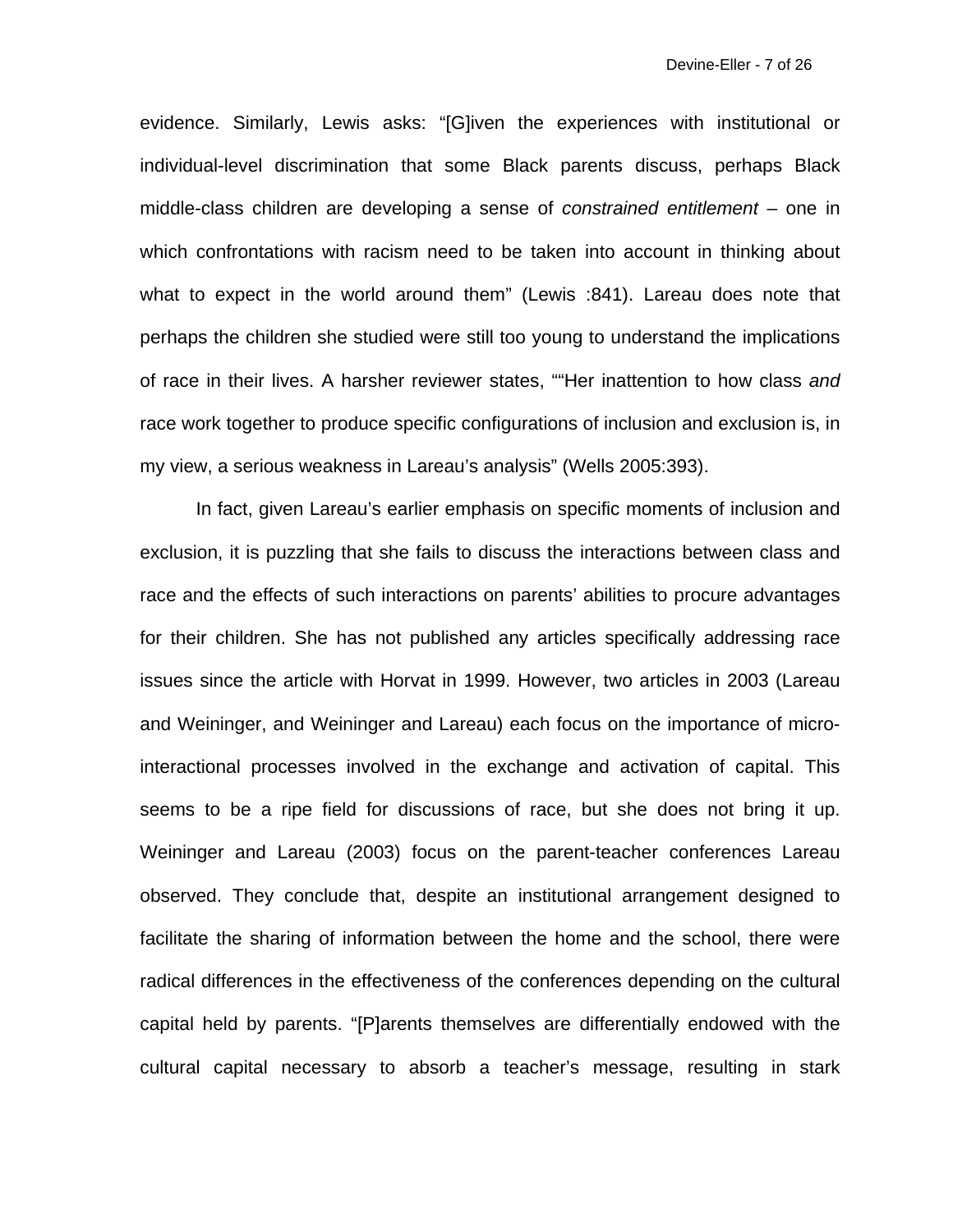variations in the 'quantity of information' that is actually exchanged" (Weininger and Lareau 2003:384). Parents who do not fully understand educational processes and the vocabulary of the teacher are unable to 'take control' of the conference in the same way, and were left as unequal participants in the discussion. Weininger and Lareau emphasize the *interactional* processes at work that allowed middle-class parents to guide the conversation to topics of their own (rather than the teacher's) choosing: "the deftness with which the middle-class parents were able to react to the unfolding situation, whether steering the conversation in a particular direction or couching a criticism of the teacher in an innocuous sounding platitude. This 'feel for the game' likely contributes to their effectiveness, and cannot easily be inculcated" (Weininger and Lareau 2003:400). Middle-class parents are thus able to 'activate' their capital in a more effective way, obtaining benefits not just from their store of cultural capital but from how they use it in interaction.

 This emphasis on interaction processes is highlighted in Lareau and Weininger 2003, in which they critically review cultural capital research and conclude that most research (especially quantitative) has strayed from Bourdieu's original intent. They emphasize the need to include "the capacity of a social class to 'impose' advantageous standards of evaluation on the educational institution" – in other words, the ability to negotiate standards to the benefit of one's children. This reformulation emphasizes "micro-interactional processes whereby individuals' strategic use of knowledge, skills, and competence comes into contact with institutionalized standards of evaluation" (2003:569). Again, this is an ideal place to discuss the interactions of race and class in terms of competencies or abilities to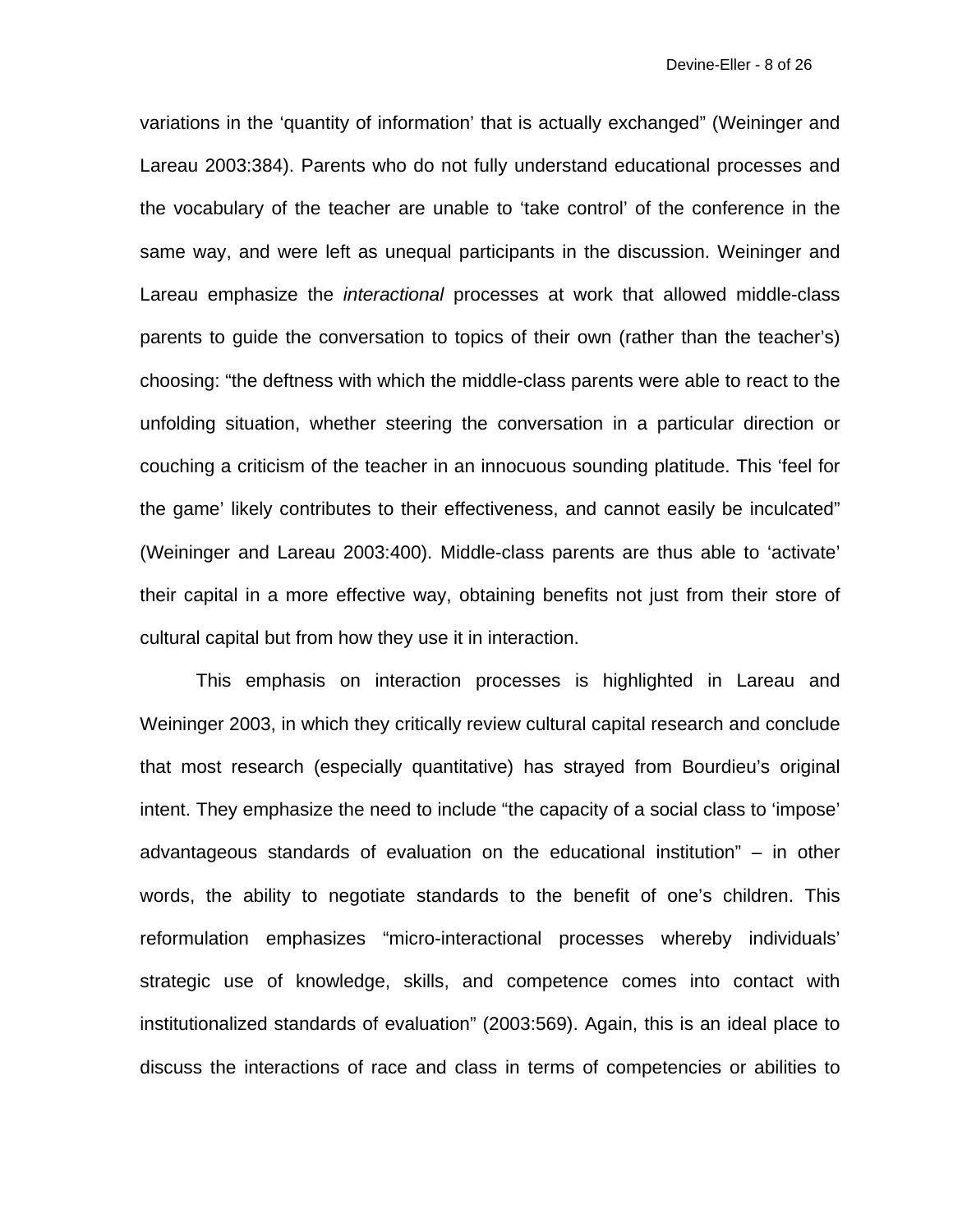'activate' capital, but Lareau and Weininger do not. Their decision is made more puzzling by recent scholarship that concludes that race is still an important factor in shaping how individuals interact in given situations.

# **Does Race Fit?1**

 $\overline{a}$ 

 Debates over whether race can be reduced to class (or vice versa) are always at least lurking behind educational outcomes research. Is there something inherently important in a person's racial background, or can the differences be reduced to class differences? Some research simply blurs – or fails to distinguish – the two constructs. Horvat and Antonio (1999), for example, explored the lives of six African American girls at a mostly white private high school in California. They conclude that the girls were subject to symbolic violence because their personal or home habitus clashed with the habitus of the school. They were forced to change their behaviors, dress, or attitudes in some ways to fit in with the school environment, and felt emotional repercussions as a result. Horvat and Antonio do not, however, sort out how much of this was due to *class* differences and how much to *racial* differences. One student felt left out because she couldn't buy an expensive sweater that other (white, rich) students had; one was not presented with a car on her 16<sup>th</sup> birthday; one had to change her (Jamaican) accent when she went to school. Horvat and Antonio do not investigate poor white students at the school (or, in fact, tell whether there were any), so it is impossible to disentangle race from class. Similarly, Lewis (2003), in her book *Race in the Schoolyard*, discusses the interactional processes by which race is constructed in three very different

<sup>&</sup>lt;sup>1</sup> This phrase is adapted from McCall's (1992) article titled "Does Gender Fit?"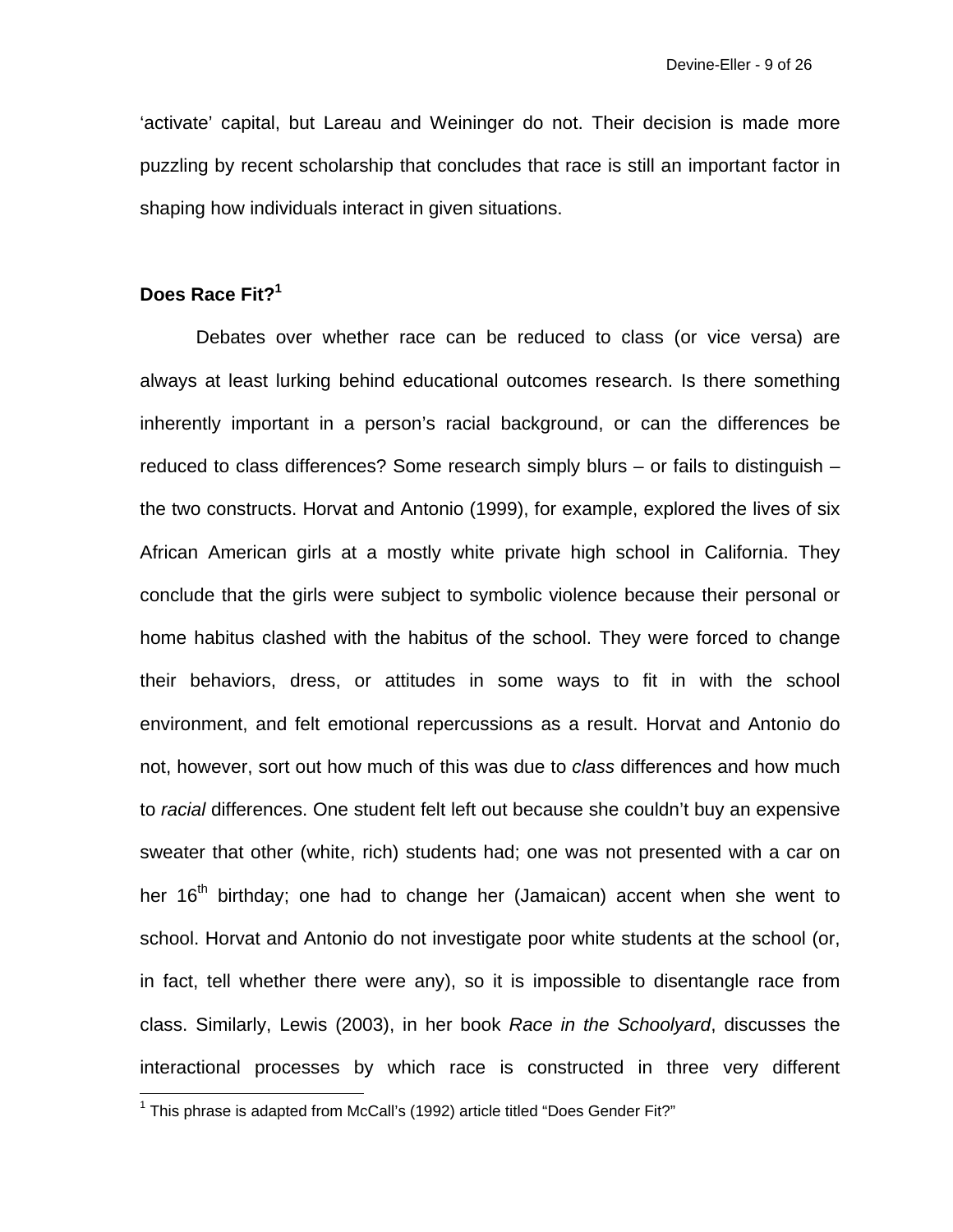elementary schools. She, too, fails to clearly distinguish race and class. This is a difficult task, of course, because in 'real' life, race and class are conflated. There are precious few private black high schools that cater to middle- and upper-class blacks, for example; most poor schools are filled disproportionately with students of color.

 Some quantitative studies find that, once enough measures of class are taken into account, race is no longer a significant predictor of academic success. Alexander and Gosa (2004), for example, outline the numerous ways in which race still matters because race points to measures of class that are not captured in income. They talk about "status crystallization": by how many criteria does one count as middle class? Most middle-class blacks are first generation middle-class, whereas most middle-class whites have middle class ties back 3 or 4 generations. Black middle-class families have less wealth, less parental and grandparental education, fewer home computers, disadvantaging household compositions, etc. "In sum, status crystallization at the high end is much less pronounced in nondisadvantaged black households than in white" (2004:6). They conclude that race still matters, but in more subtle ways than before, and due (at least partly) to underlying differences in class.

 Other studies agree, finding interactional differences that affect outcomes. Roscigno and Ainsworth-Darnell (1999), for example, find racial differences in the distribution of cultural capital (blacks have less). Their surprising finding, however, is that blacks who do have measurable cultural capital *do not benefit* from it academically as much as whites do – in Lareau's term, perhaps they are not as skilled in activating that capital. Downey and Pribesh (2004) investigate teachers'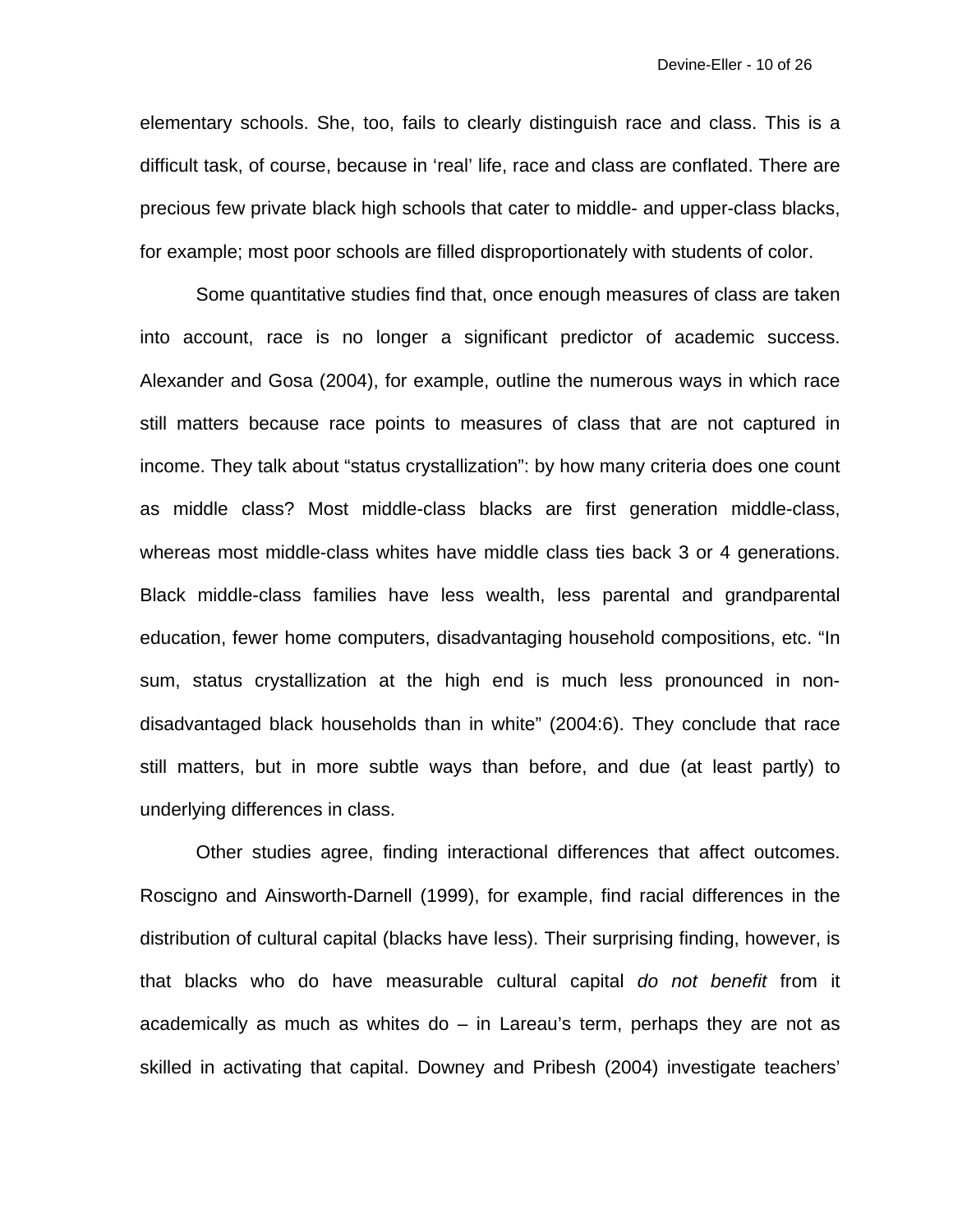evaluations of students' classroom behavior. Previous research had shown that black students are rated as having poorer classroom behavior and as being less academically engaged than are white students. It was unclear, however, whether black students were rated lower because their behavior was actually worse (either 'inherently' or due to acting out in response to conflict with white teachers) or because white teachers were racist. Downey and Pribesh find that black students are rated lower as early as the first 5 weeks of kindergarten, even though previous studies have shown that all students enter kindergarten equally enthusiastic, optimistic, and eager to learn, lending support to the teacher-bias hypothesis. Similarly, Tyson (2003) notes the difficulties inherent in teaching young black students, as teachers have a difficult job in teaching black students how to be good students: they walk a fine line in the classroom, teaching students how to be successful in a racist world while trying not to devalue black culture. She finds that "mundane schooling practices convey messages of cultural deviance to black students" (2003:338), and that schools' emphasis on 'proper behavior' is often really about avoiding confirmation of racist images of blacks. Even back to MacLeod's (1987) book *Ain't No Makin' It*, there is evidence that there are racial differences that seemingly cannot be reduced to class: among boys with objectively very similar class backgrounds, black students interacted with their community and school in a very different way than white students did. In the 1995 edition of the book, MacLeod criticizes attempts to simply separate race and class: "[T]he entire quantitative quest to measure the relative importance of race and class is founded on the assumption that race and class can be reduced to one-dimensional, quantifiable factors that can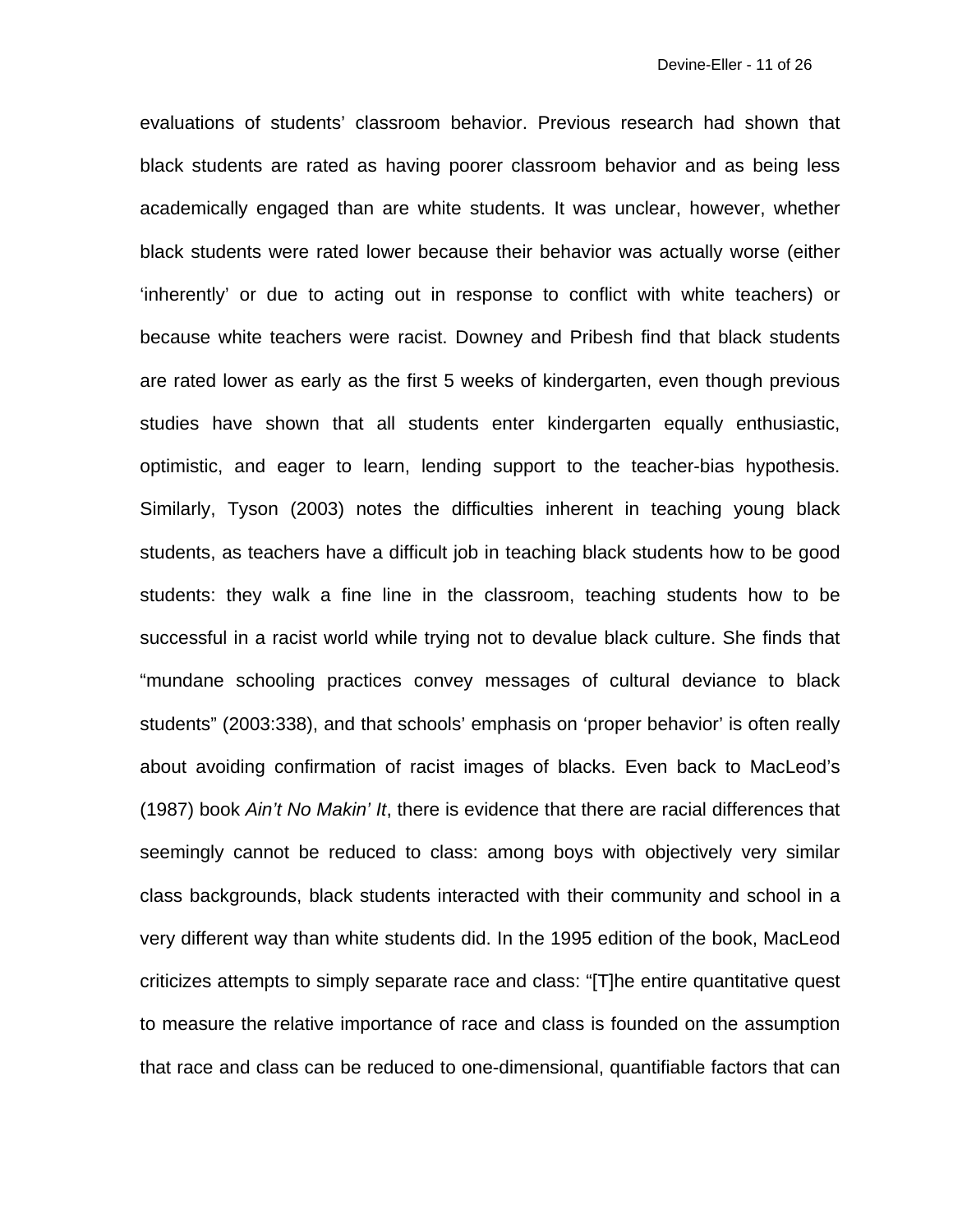be isolated from one another" (1995:247). Of course, the outcomes were equally dismal for both black and white students, so this might be a case in which race influenced interactional strategies, but class trumped those strategies.

 Reay (1995), engaging explicitly with Bourdieu's theory, makes a claim for a *racialized and gendered habitus*. Reay advocates for more studies that utilize the concept of habitus, which she sees as a way to understand socialized, everyday practices as constitutive of the social order. This can function in two ways. First, those who are members of subordinate groups internalize particular ways of interacting, which maintain their subordination. Reay describes, for example, how groups of primary-school girls interacted with a character in a computer game. "Bess" is a servant girl who worked for the landed gentry. Reay observed the girls at the working-class school positioning themselves *as* Bess, and the girls at the middleclass school positioning themselves as Bess' *mistress* while they played the game. Second, "prejudices and racial stereotypes ingrained in the habitus of members of dominant groups can affect the life changes of any group who are clearly different in some way" (1995:360) – that is, (drawing on Bourdieu), domination is an everyday practice. Reay finds evidence of this in the behaviors of the students in the classrooms she observes.

 McCall (1992) also engages with Bourdieu, but more explicitly on the topic of gender. She asks whether gender 'fits' into a theory of cultural capital. Bourdieu seems to imply that gender is secondary to class in shaping how individuals interact in the world. By this hypothesis, gender distributes capital only *within* classes. But McCall reads Bourdieu's passages on *embodied cultural capital* as leaving room for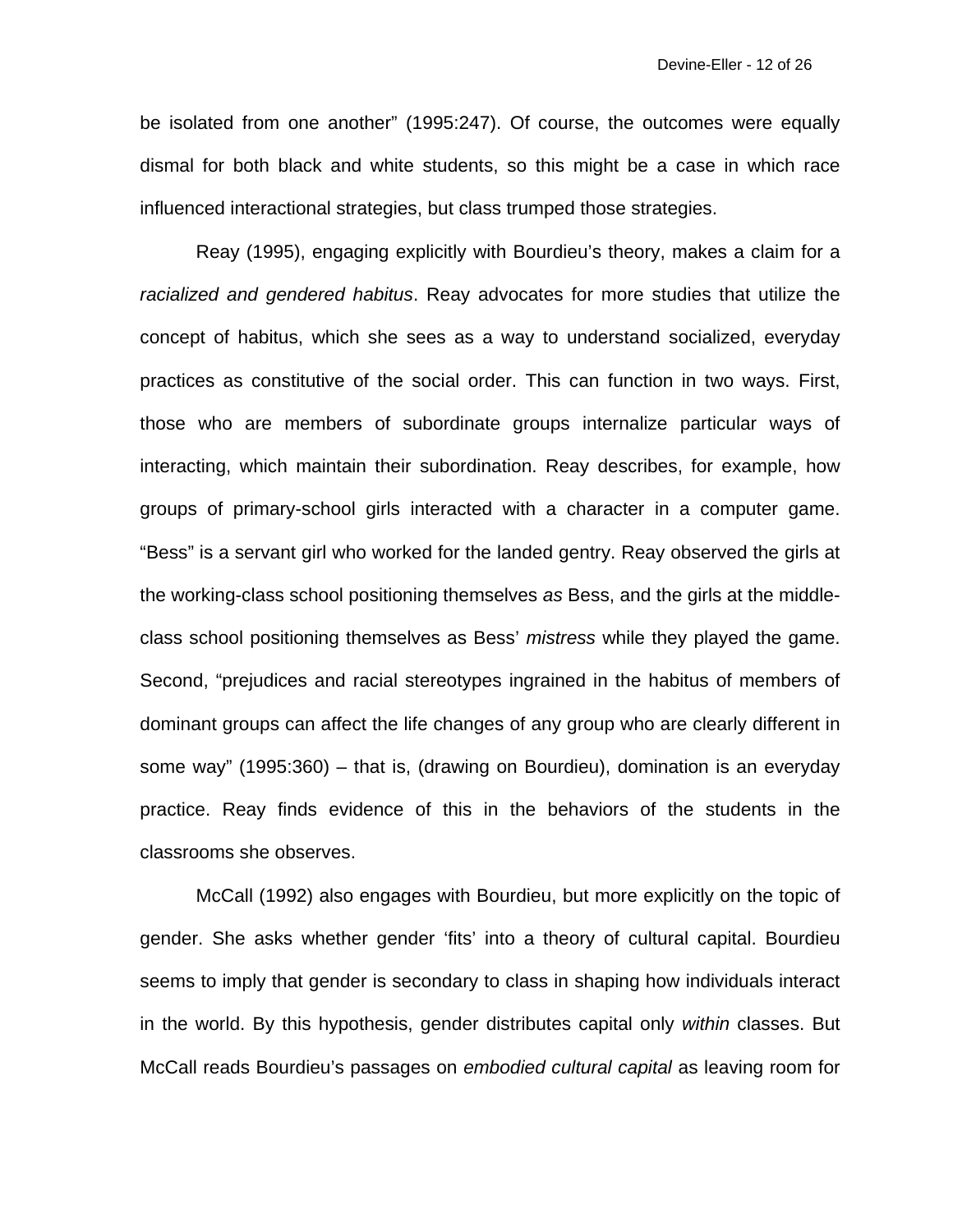an alternate hypothesis: that gender is secondary in the sense of being "hidden, unofficial, and real" (1992:842, citing some of Bourdieu's various definitions of "secondary"). Bourdieu writes that cultural capital can have an embodied form, "longlasting dispositions of the mind and body" (Bourdieu, "The Forms of Capital", cited in McCall 1995:843); in other words, dispositions themselves can be forms of capital. For McCall, this implies that differences in dispositions – for example, between and among men and women – can be properly considered capital. McCall argues that in order to fully understand the distribution of resources, we must look at interactions between individuals and their field: "It is clear then that it is not the *situation* that presents itself as problematic, nor is it simply the *position* of the actors. Rather, it is the disposition of actors in a very asymmetrically gendered form" (1992:846, emphasis in original). I draw on Reay's and McCall's emphasis on gendered and racialized dispositions in reconceptualizing cultural capital and habitus in the next section.

## **Re-thinking Cultural Capital and Habitus**

 Not everyone believes cultural capital has fulfilled its theoretical promise (Kingston, 2001). Cultural capital research has, in particular, been critiqued for the lack of clarity of its causal mechanism(s). How, precisely, does attending a theatre performance translate into success in the classroom? Kingston critiques the quantitative-oriented literature that, he claims, generally fails to show causal connections. He is not alone. Lareau and Horvat (1999) indicate that:

[Previous] studies have identified cultural and social factors that contribute to educational inequality but have not advanced knowledge of the process whereby social and cultural resources are converted into educational advantages" (1999:37).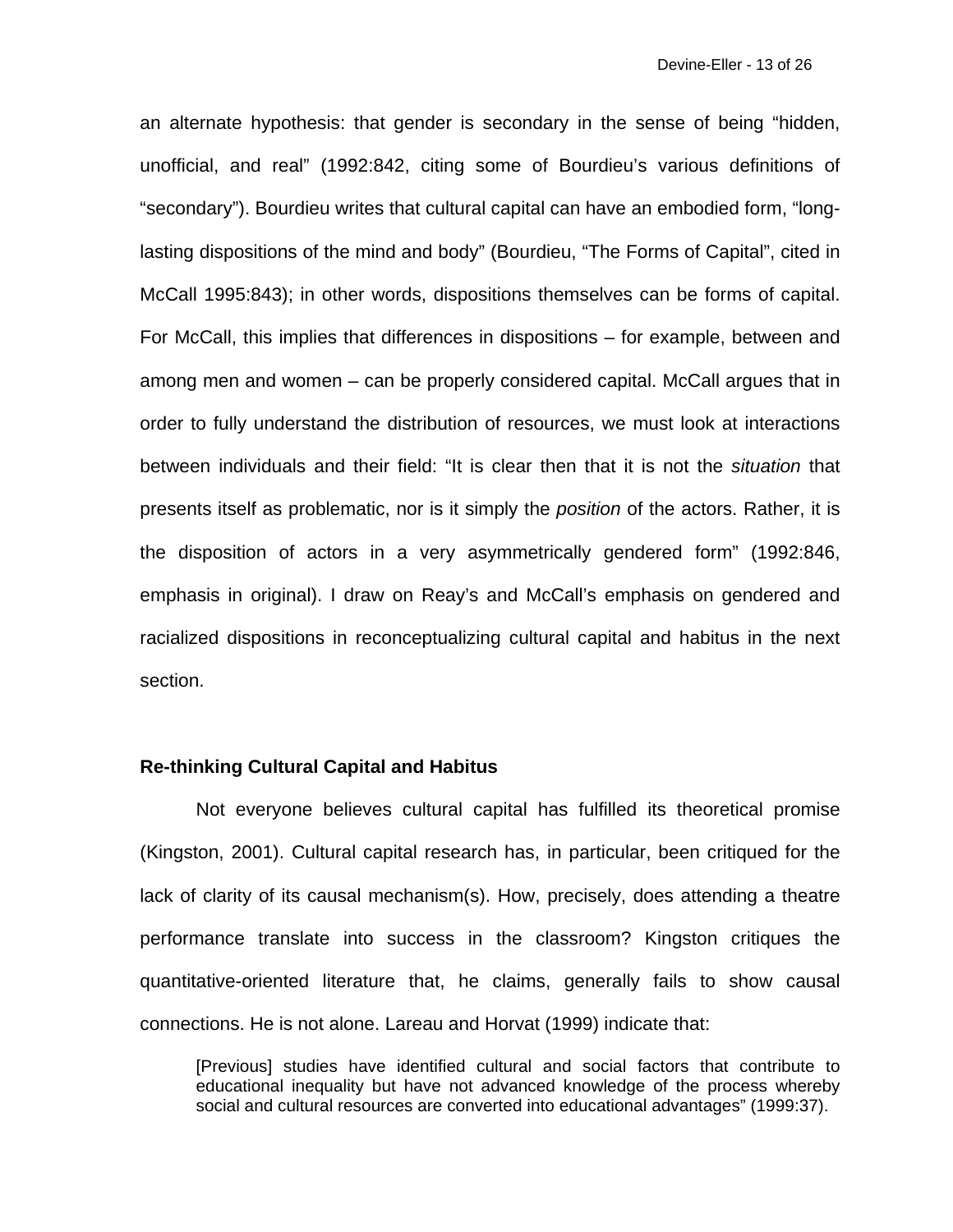Furthermore, Kingston claims that the definition of cultural capital has expanded so much as to be essentially meaningless. For example, one study (Robinson and Garnier 1985, cited by Lareau and Weininger 2003, not by Kingston) defines cultural capital as "'linguistic and cultural competence' . . . Purchasing and borrowing books, attendance at museums, theater, concerts, styles of speech and interpersonal skills" (2003:570). How can one single concept include such various activities? And how can the causal mechanism(s) in each case be the same?

 I add to this critique the question of how, precisely, each of the 'operationalizations' of cultural capital can clearly be seen as *capital*, in Bourdieu's (or any other theorist's) sense. Again, the term seems to encompass an incredible variety of things, ranging from cultural knowledge (of, especially, highbrow cultural events and ideas, but also general and specific expertise about how systems and institutions work) to preferences (e.g., aesthetic tastes) to practices (e.g., verbal facility) (Swartz 1997:75). This ambiguity began with Bourdieu and has been continued by many sociology of education researchers. Lamont and Lareau (1988), for example, developed what is probably the most widely-cited operational definition of cultural capital: "widely shared, high status cultural signals (attitudes, preferences, formal knowledge, behaviors, goods, and credentials) used for social and cultural exclusion" (1988:156). One of the difficulties presented by the concept is how and whether *practices* can properly be seen as a form of cultural capital. Does cultural capital simply mean possession of knowledge and expertise? Bourdieu's own inclusion (and Lamont and Lareau's later inclusion) of verbal facility makes this difficult; surely verbal facility is due partly to knowledge and expertise, especially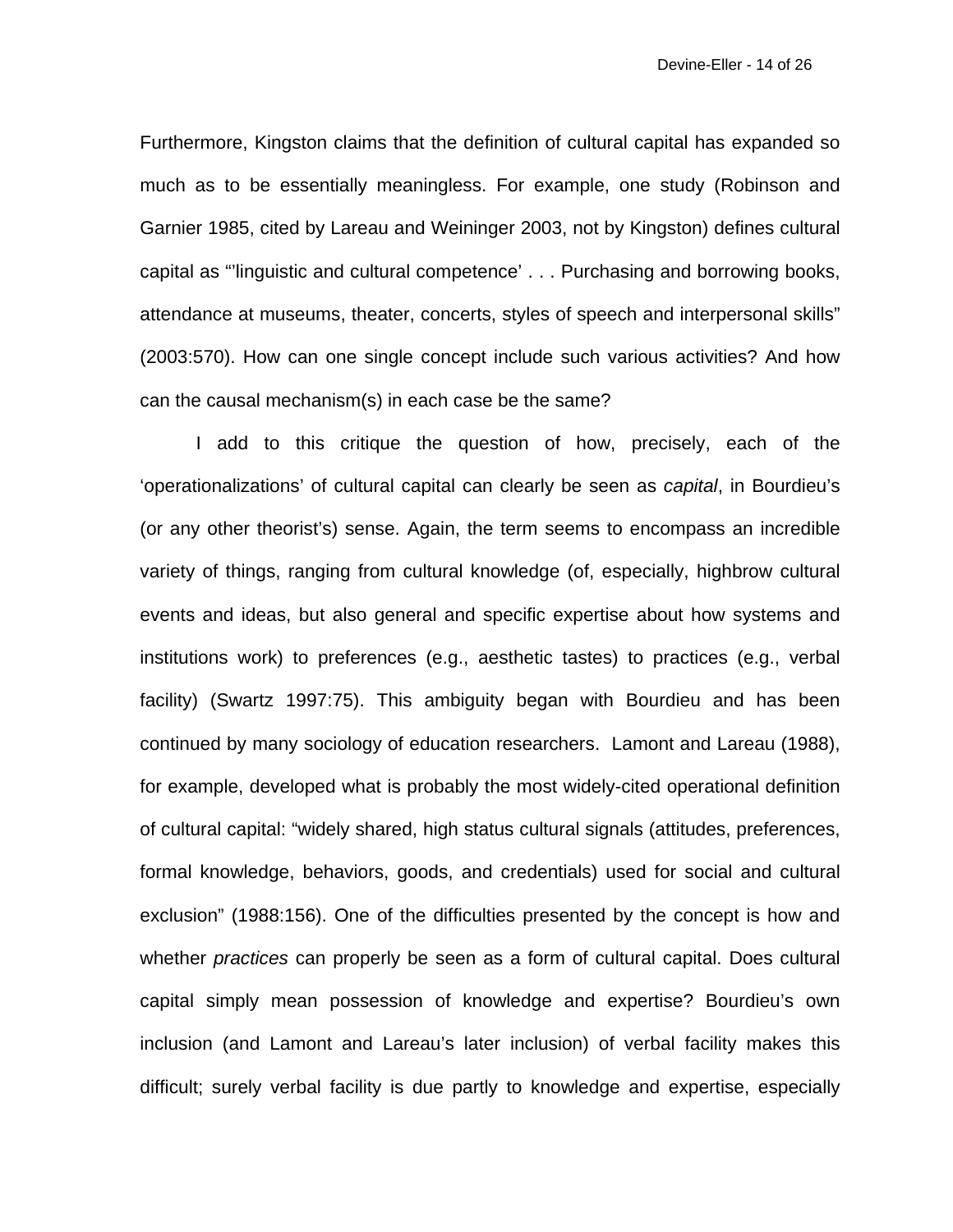knowledge of specialized vocabularies, but also partly to a general acquired disposition and extensive *use* of such vocabularies. (For example, I would argue that this becomes clear in a case in which an actor has a great deal of knowledge or expertise that derives solely from *reading* about a subject and not from interacting with other experts. An actor who mispronounces names or terms immediately loses all cachet in the eyes of other experts.) In other words, it is not just *what* you know, but the process by which you demonstrate that knowledge, or the practices you engage in that demonstrate that knowledge. These *practices* might be more properly called *habitus*, according to Bourdieu's own definition.

*Habitus*, for Bourdieu, is a cultural theory of action (Swartz, 95), a way to tie meaningful but statistically regular individual actions to cultural power. Bourdieu saw it as a way to bridge the structure-agency divide. Swartz (95) cites Bourdieu's comment, "I can say that all of my thinking started from this point: how can behavior be regulated without being the product of obedience to rules?" In other words, how is it that groups of people can reliably be predicted to act in specific and particular ways without their actions being constantly regulated and directed from above? This is akin to the familiar sociological question of why, though it seems like chaos from the ground in Times Square, from a skyscraper looking down, individual actions appear coordinated and systematized in a very regular way. (Or, going back to Durkheim, why it is that there are statistical regularities in a decision so seemingly individualized as suicide.) How do seemingly individual decisions come together into some sort of organized structure?<sup>2</sup> Bourdieu is particularly concerned with how

**EXECUTE:**<br><sup>2</sup> I realize here that I am avoiding the (extremely important) question of whether such coordinated actions are determined bottom-up or top-down. Bottom-up coordination would result from actors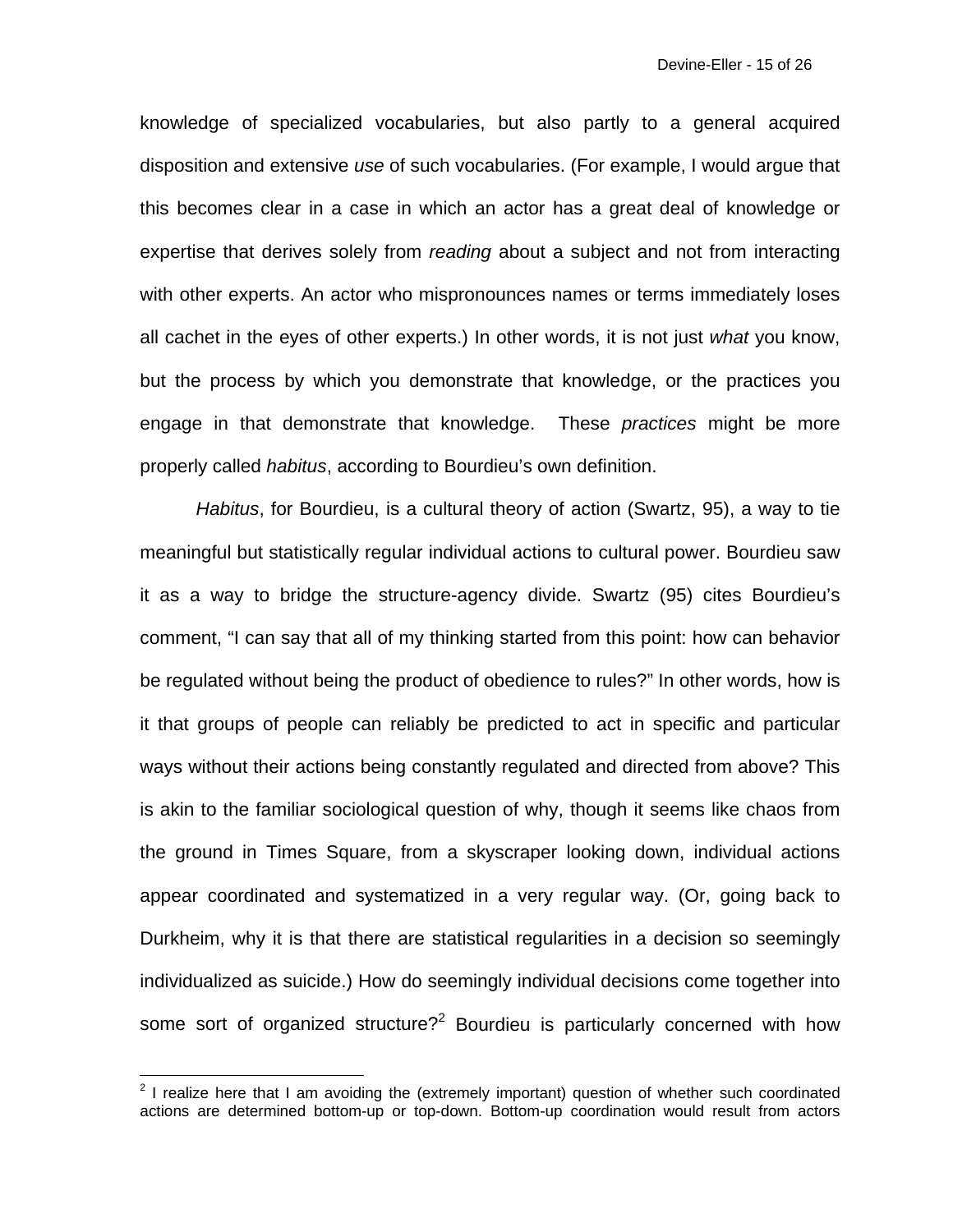seemingly individual decisions vary based on the class structure of the society; he spends most of *Distinction* elaborating the ways in which these individual decisions vary based on the class location of the actor. These individual decisions can be seen as practices: "a habitus consists of the forms of behavior – beginning with bodily posture – appropriate to a given social context" (Macey 2000:175). Bourdieu defined habitus in this way:

The habitus, as a system of dispositions to a certain practice, is an objective basis for regular modes of behaviour, and thus for the regularity of modes of practice, and if practices can be predicted...this is because the effect of the habitus is that agents who are equipped with it will behave in a certain way in certain circumstances. (Bourdieu, *In Other Words: essays towards a reflexive sociology* 1990:77; cited in Reay 1995:355)

This provides a definition of habitus that focuses on what actors *do* in interaction rather than on what they *know* or *have*.

 In practice, most sociological research has conflated habitus with cultural capital. Indeed, it is difficult not to, as they are so interconnected, and as Bourdieu himself did not necessarily distinguish them completely. Tierney (1999), for example, defines embodied cultural capital as "dispositions of mind and body" (1999:83), whereas Roscigno and Ainsworth-Darnell (1999) define it as "cultural knowledge" (1999:160). These are different things, but are used as indicators of the same construct. A more extended example is Lewis's (2003) book *Race in the Schoolyard*. Lewis defines cultural capital to include "having a general facility for interacting appropriately in various contexts, a knowledge of and an ability to use the rules of

 $\overline{a}$ 

making more or less individual choices that happen to coalesce into patterns across large numbers of actors/choices. Top-down coordination would result from some sort of power structure acting on individuals so that they make choices that coalesce, either by design or by convenience ('functionality'). I think Bourdieu does have some interesting things to say on this account, and some of my comments in this paper can be seen as partly answering the question; however, there is not room here for a fuller discussion.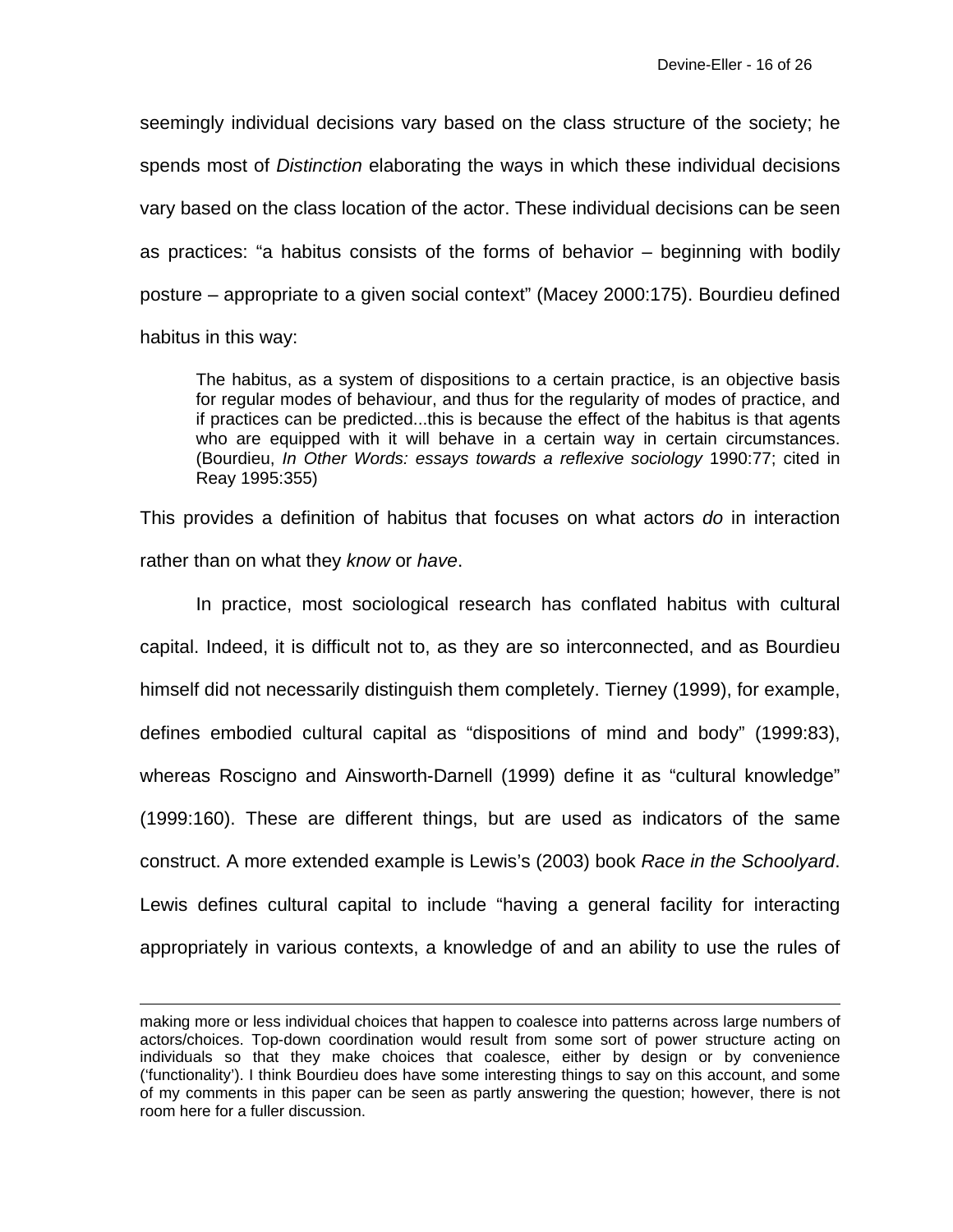engagement in particular settings, general cultural knowledge relevant for and held in esteem in a particular situation, and certain kinds of possessions or credentials" (2003:170). Like Lamont and Lareau's (1988) definition, Lewis includes 'facility for interacting appropriately' with 'knowledge'. Nevertheless, Lewis claims that 'having' cultural capital "does not automatically translate into advantages or resources; in order to provide benefit, capital must be put to use and put to use effectively" (2003:155). I argue that this is a somewhat contradictory definition (though entirely typical of the literature): 'cultural capital' supposedly already includes the facility for putting cultural capital to use effectively. This results in a tautological (and ultimately deterministic) definition of cultural capital that leaves little room for a robust understanding of causal mechanisms or for change.

 By reconceptualizing – or perhaps by going back to Bourdieu's original conception of – habitus and cultural capital, we might be able to make both concepts work a bit more clearly in empirical literature and be able to make some more solid theoretical and empirical claims about how individual actions are influenced by social power structures. Specifically, I argue that we should analytically distinguish cultural capital from habitus. Cultural capital should include primarily knowledge and expertise – things actors 'have', however abstractly, whereas habitus should include primarily preferences and practices – things actors 'do'. I make no claim that these can always (or ever) be distinguished in empirical work: clearly, knowledge and practice are intimately related. Bourdieu himself emphasizes the differences between (cultural) capital and habitus, as well as their inherent connections, in his summary formula (1984:101):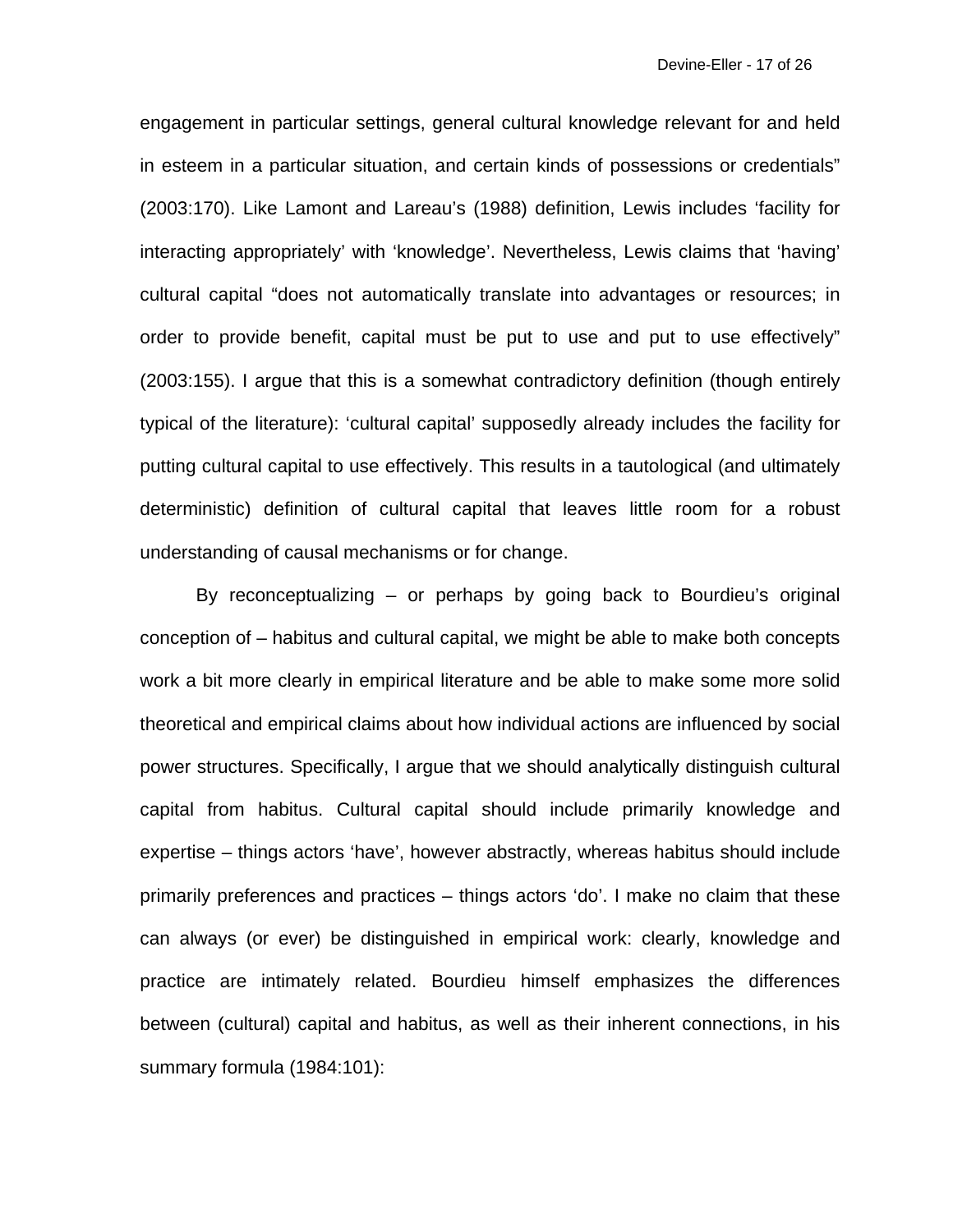### $[(\text{habitus})(\text{capital}) + \text{field}] = \text{practive}$

It is clear here that it is not simply the capital resources an actor has that determine actions or decisions, but the *interaction* between the actor's capital and habitus, and the location of those within a particular field. The equation, as Swartz (1997) points out, is not entirely clear: are we to read this literally and strictly so that "habitus and capital [are] interactive terms whereas field is additive" (1995:141), or are we simply to take the equation as an analogy, and to pay attention to all three aspects in any empirical inquiry? Putting aside the question of the precise interpretation, however, it is clear that capital can be (at least analytically) distinguished from habitus; I add here that even *cultural* capital can and should be distinguished from habitus. Indeed, separating them analytically has several clear advantages.

 First, separating cultural capital from habitus will allow us to sort out causal mechanisms more clearly. According to Lareau and Weininger (2003), the current educational research relies on a definition of cultural capital that results "in studies in which the salience of cultural capital is tested by assessing whether measures of 'highbrow' cultural participation predict educational outcomes (such as grades) independently of various 'ability' measures (such as standardized test scores)" (2003:568), which they find inadequate, at least partially because measures of ability are themselves theoretically caught up in measures of cultural capital. Instead, they propose "a broader conception that stresses the micro-interactional processes through which individuals comply (or fail to comply) with the evaluative standards of dominant institutions such as schools" (2003:568). In my formulation of the concepts, such micro-interactional processes are more properly called *habitus*. This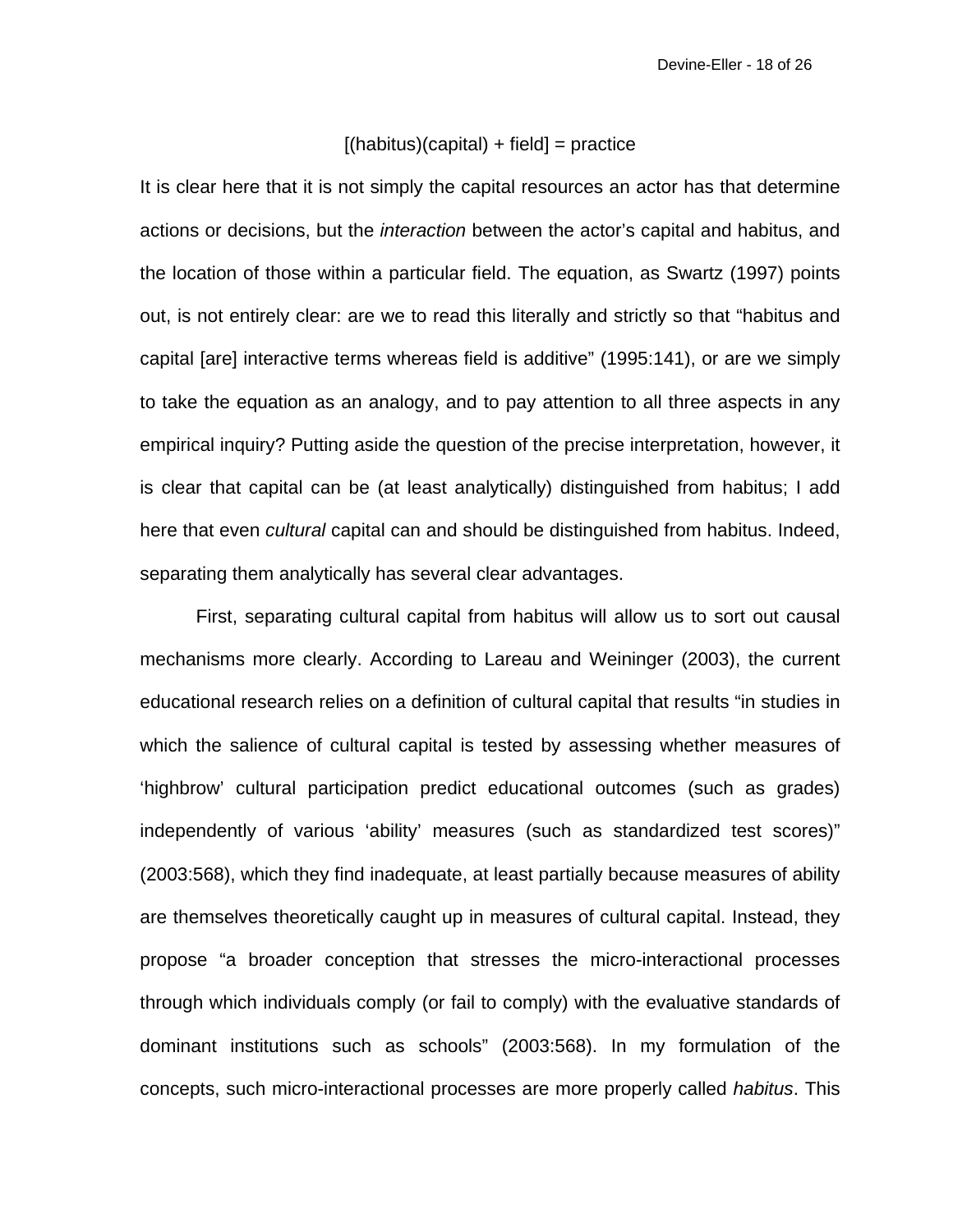provides a clearer causal connection between individual practices and reception in institutional arenas (fields), as well as providing clearer criteria for quantitative research. Ideally, through quantitative and especially qualitative research, we would be able to draw conclusions such as this: "When Actor X interacts with Institution Y in this particular way, this particular result obtains."

 In other words, we might say that cultural capital includes the resources individuals have, but habitus includes the uses individuals make of those resources. Lareau and Horvat (1999) discuss what they call 'moments of exclusion' and 'moments of inclusion' – times at which the efforts of parents to intervene in schools on behalf of their children fail or succeed. The *way in which* parents approach the school influences whether or not they are successful in their interventions. Lareau and Horvat observe African American families attempting to intervene on behalf of their children at a public school. They find that race mediates the ability of parents to comply with, or be successful in negotiating with, educators. Specifically, the school valued positive, polite, and supportive parent-intervention strategies, but Lareau and Horvat argue that, due to the history of racial discrimination in the school and the larger context, black parents were more likely to frame their concerns in an aggressive or angry manner. Thus, parents had differential abilities "to intervene in a fashion that the educators defined as appropriate and legitimate....Whiteness represents a largely hidden cultural resource that facilitates white parents' compliance with the standard of deferential and positive parental involvement in school" (1999:49). Framing cultural capital in this way allows Lareau and Horvat to include race as partly constitutive of cultural capital in this particular setting. It also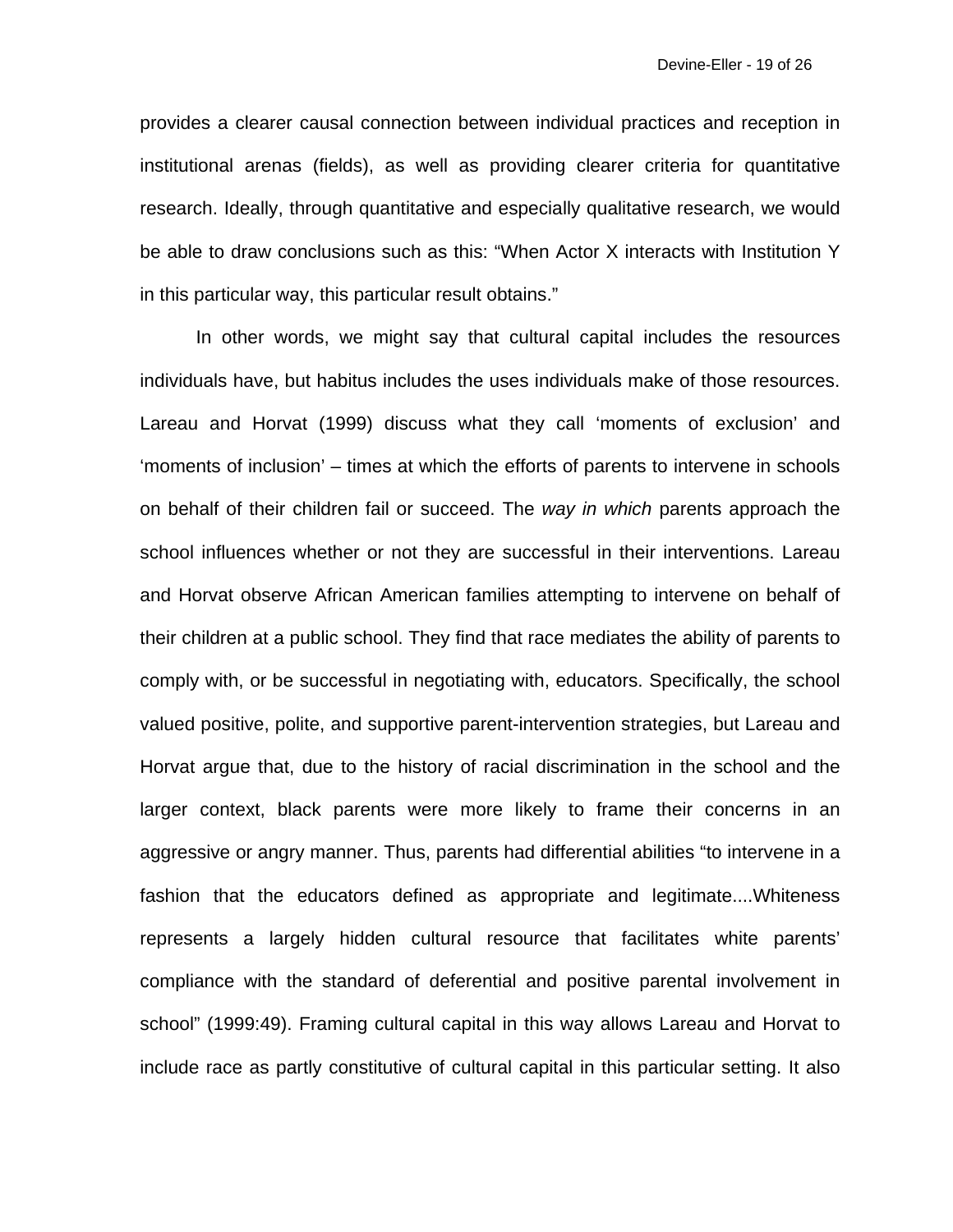allows them to elaborate a theory of *activation*. They argue that the value of capital depends on its field, and that there is an important difference between *possession*  and *activation* of capital resources (1999:38). They summarize their critique of current usage of cultural capital:

In sum, the empirical work on social reproduction, despite the original theoretical richness of Bourdieu's writing, has not sufficiently recognized three important points. First, the value of capital depends heavily on the social setting (or field). Second, there is an important difference between the possession and activation of capital or resources. That is, people who have social and cultural capital may choose to activate capital or not, and they vary in the skill with which they activate it. Third, these two points come together to suggest that rather than being an overly deterministic continual process, reproduction is jagged and uneven and is continually negotiated by social actors (Lareau and Horvat 1999:38).

This focuses research on the interactions between individuals and the institutions they engage with, emphasizing structural determinants of individuals' success in activating capital. This emphasis is clearly beneficial because it allows an analytical separation between (in my terms) cultural capital and habitus. In fact, I argue that Lareau and Horvat's term *activation* is simply another way of talking about habitus.

 Likewise, in a critical review of cultural capital in educational research, Lareau and Weininger (2003) develop a new, broader definition of cultural capital which they think should guide future (especially qualitative) research: "Our [new, broader definition of cultural capital] emphasizes micro-interactional processes whereby individuals' strategic use of knowledge, skills, and competence comes into contact with institutionalized standards of evaluation" (2003:569). In this article, they emphasize the dynamic relationships between students' knowledge and skills, the application of evaluative criteria, and negotiations between the family and the school. In contrast to most educational research that tries to find the benefits that accrue to students as a result of cultural capital *apart from* the students' academic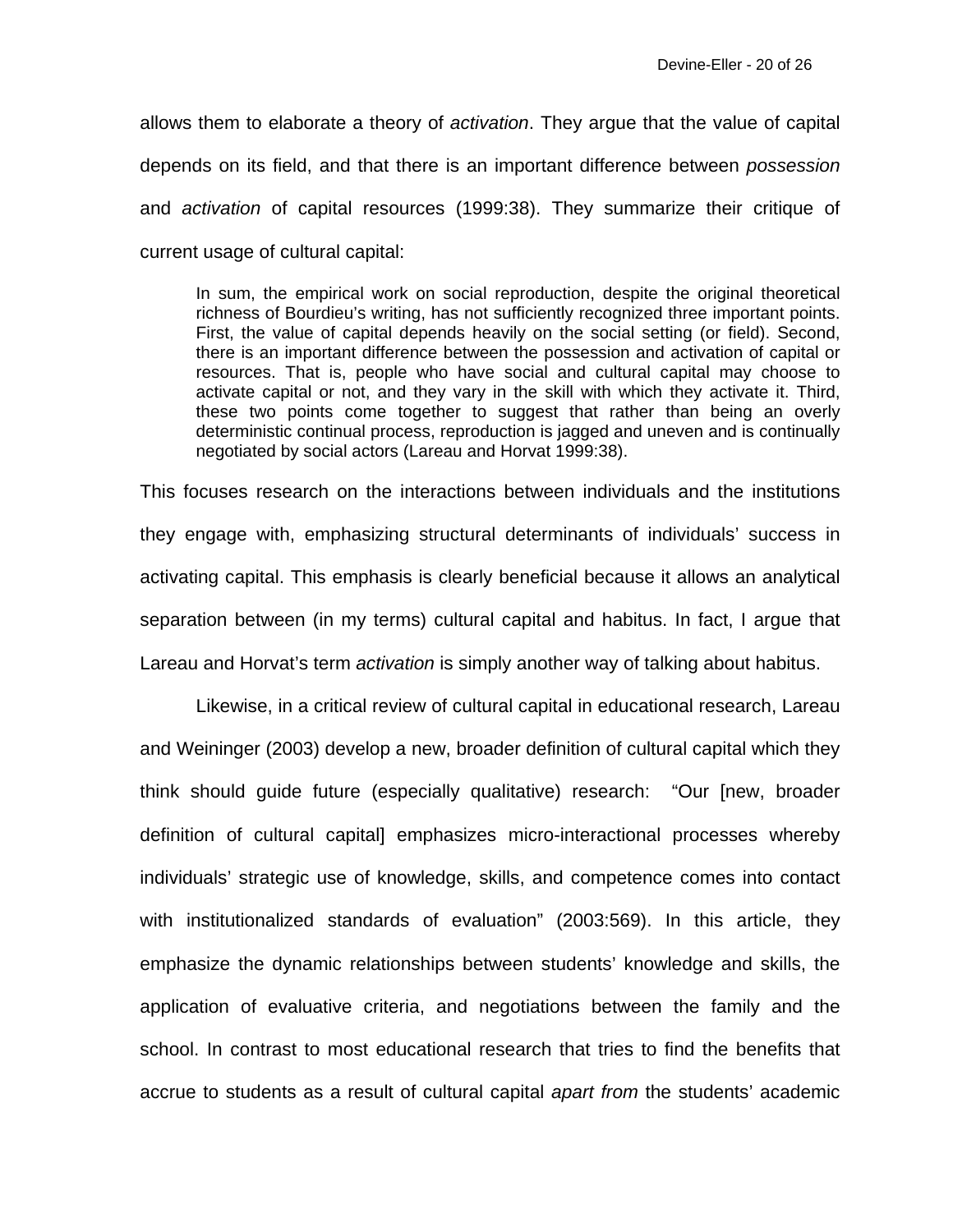abilities, Lareau and Weininger argue for the inclusion of technical skills (including academic skills) in cultural capital. They cite Bourdieu: "ability or talent is itself the product of an investment of time and cultural capital" ("The Forms of Capital, 244; cited in Lareau and Weininger 2003:580). Again, I argue that we can separate the cultural capital of students (and define that to include technical skills) from the habitus of students, the interactional techniques students use. Lareau's (2003) summary of Bourdieu's theory supports this point:

Overall, Bourdieu's work provides a dynamic model of structural inequality; it enables researches to capture 'moments' of cultural and social reproduction. To understand the character of these moments, researchers need to look at the *contexts* in which capital is situated, the efforts by individuals to activate their capital, the skill with which they do so, and the institutional response to the activation of resources" (Lareau 2003:277).

Here, Lareau emphasizes studying the cultural capital held by actors as well as the skills actors bring to bear (their habitus) in activating their capital, and the structural and institutional contexts in which the interaction takes place.

 Calling the micro-interactional processes *habitus* helps us sort out theoretically the differential uses of cultural capital by differently-abled actors. Not all individuals are as equally *capable* of interacting in an effective manner (as defined by the field in which they act). If we allow *habitus* to mediate between cultural capital and practice/outcome, then we make room for a more fluid model by which "behavior [can] be regulated without being the product of obedience to rules" (Bourdieu, cited in Swartz 1997:95). Specifically, we allow room for differences in ability or skill in 'activating' (Lareau and Horvat 1999) cultural capital effectively in a particular field. On a purely individual level, we can also allow room for personality differences between actors in the skill they desire and employ in obtaining benefits from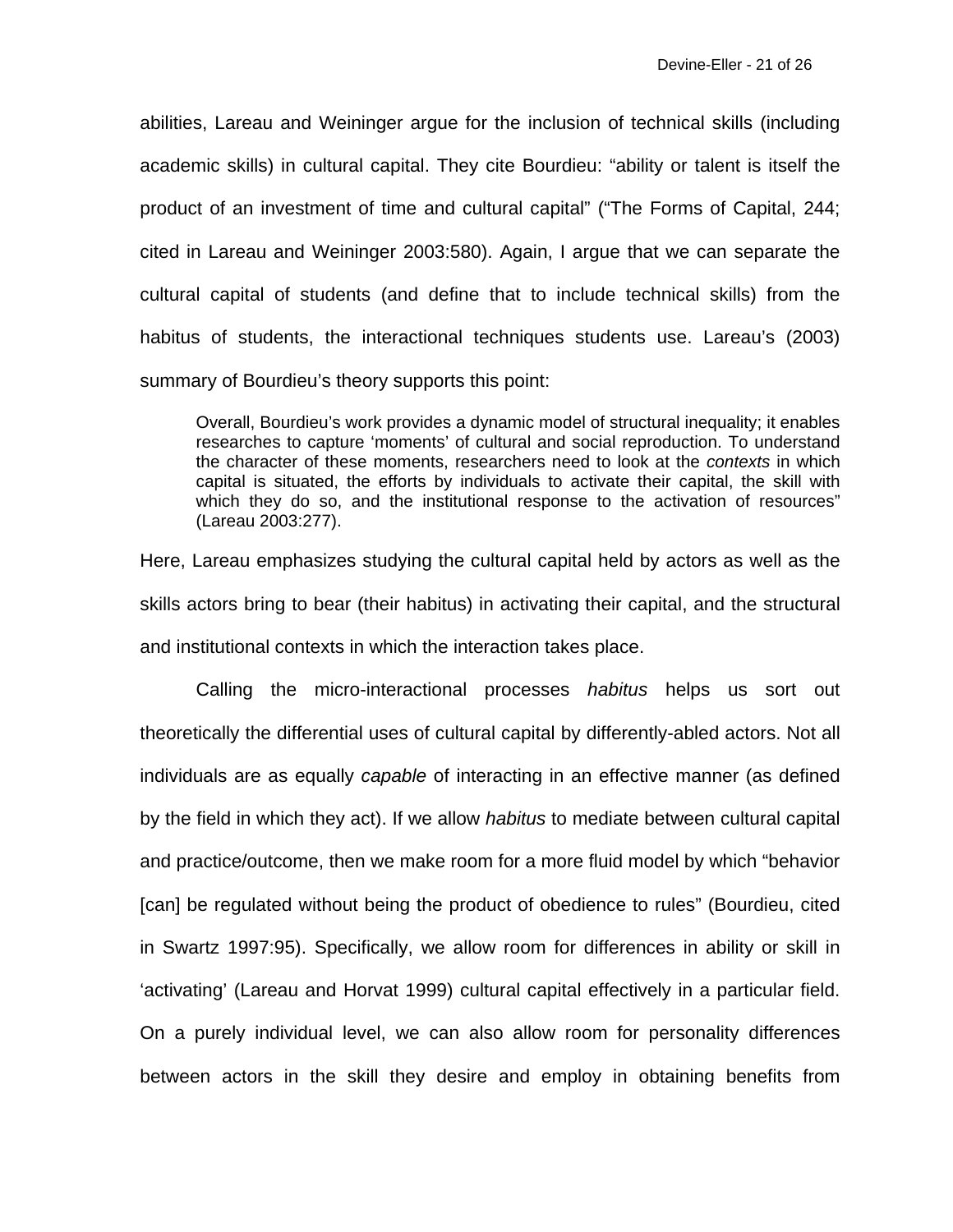institutions. In a rigid, deterministic version of Bourdieu's theory (for which he has been critiqued), two people from identical social locations (or fields) would be expected to act identically in the social structure, which we all know is not true.

 Furthermore, by allowing a more fluid definition of habitus and by distinguishing it from cultural capital, we can broaden the definition of habitus to include factors that are only marginally, if at all, related to cultural capital. Of primary importance with respect to this paper, we can include race and ethnicity as crucial components of habitus that mediate actors' abilities to bring their cultural capital to bear in ways that are advantageous to them in a given field. There are continuing debates in the literature over whether race is reducible to class in terms of inequalities in schooling outcomes (both attainment and achievement). If we allow the concept of habitus to cover individual interactional styles and practices, we can include race without having to make ontological or epistemological claims about the fundamentality of race versus class versus gender. Race and gender (and other 'identities') can then function as important dimensions within which actors' behavior patterns are shaped, and which mediate how and whether actors will be successful in their attempts to negotiate with institutions or be seen as meeting those institutions' evaluative criteria. This further allows the smoother integration of research on racial (and gender) differences in interaction with cultural capital research.

 Most broadly, specifying habitus as an integral – but analytically separate – part of the process of cultural reproduction focuses us on *structural, interactional*  analyses of individuals and institutions. It is not enough to count the books in a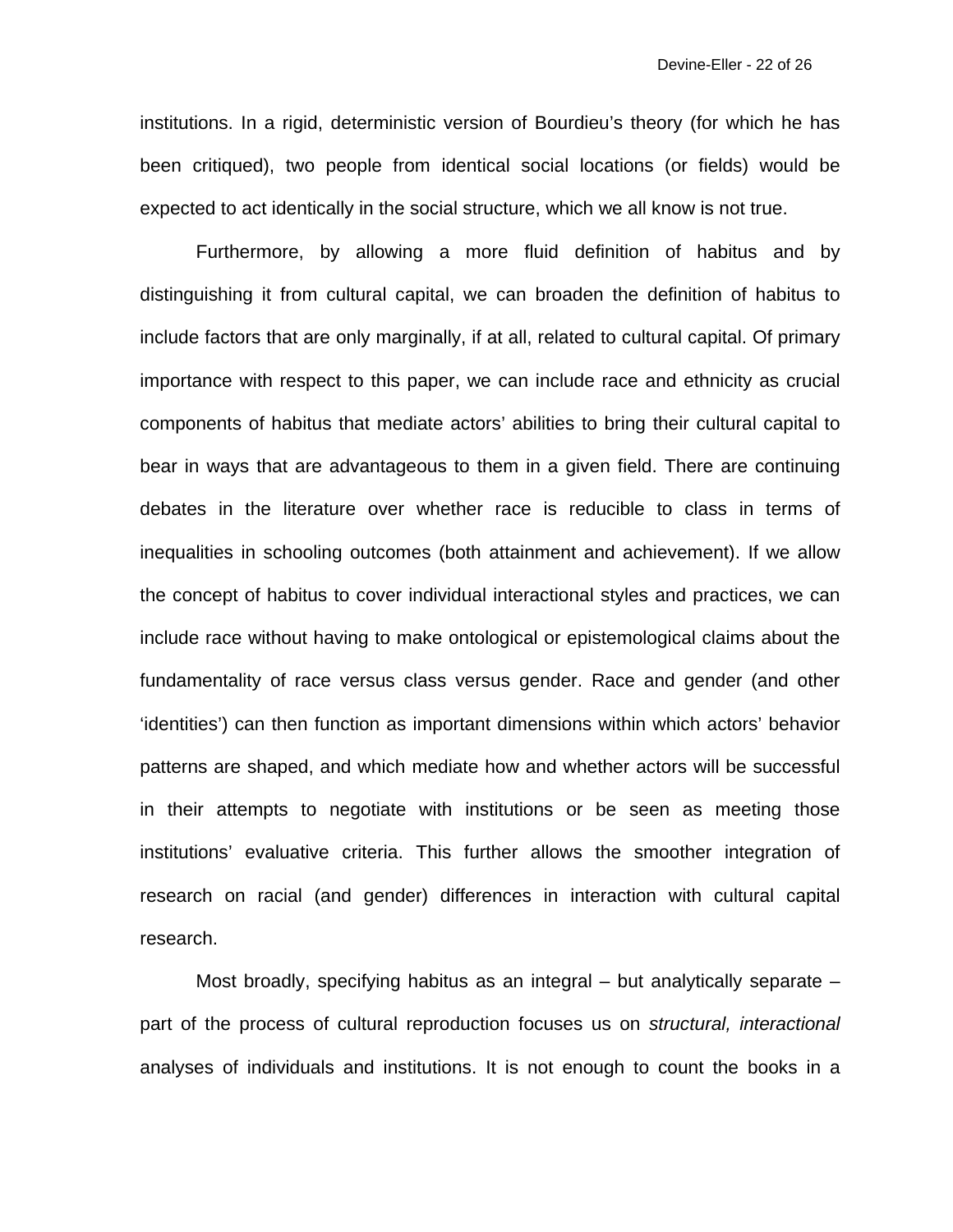family's house; instead, we must study, for example, what happens during parentteacher conferences (as Lareau and Horvat 1999 did), what kinds of information gets exchanged, what power strategies are played out, which are successful and why. We can focus on the interactions between 'organization habitus' and 'individual habitus' and the effects of consonance and dissonance not only on attainment outcomes but also on symbolic violence felt by individuals (as Horvat and Antonio 1999 did). We can study interactions between and among students to look for how students make distinctions and develop social hierarchies in the classroom (as Reay 1995 did). This approach emphasizes the fluid and negotiable nature of most social interactions, and emphasizes the contextual nature of any interaction, while mandating that we always study structure simultaneously. In other words, it helps us continue Bourdieu's search for a way to theorize, document, and close the structure/agency divide.

#### **Conclusion**

 Though broad, quantitative studies have generally been successful in showing large patterns of intergenerational transmission of capital and resources, they have not been successful in specifying the causal mechanisms of transmission: just *how* does having books in one's home give one an educational benefit, and why, and do some students get more benefit out of it than others? Recent debates over the proper use of 'cultural capital', and calls by Lareau and various other authors for a greater emphasis on micro-interactional processes and on 'activation' of capital highlight another difficulty in qualitative research. I argue that habitus provides a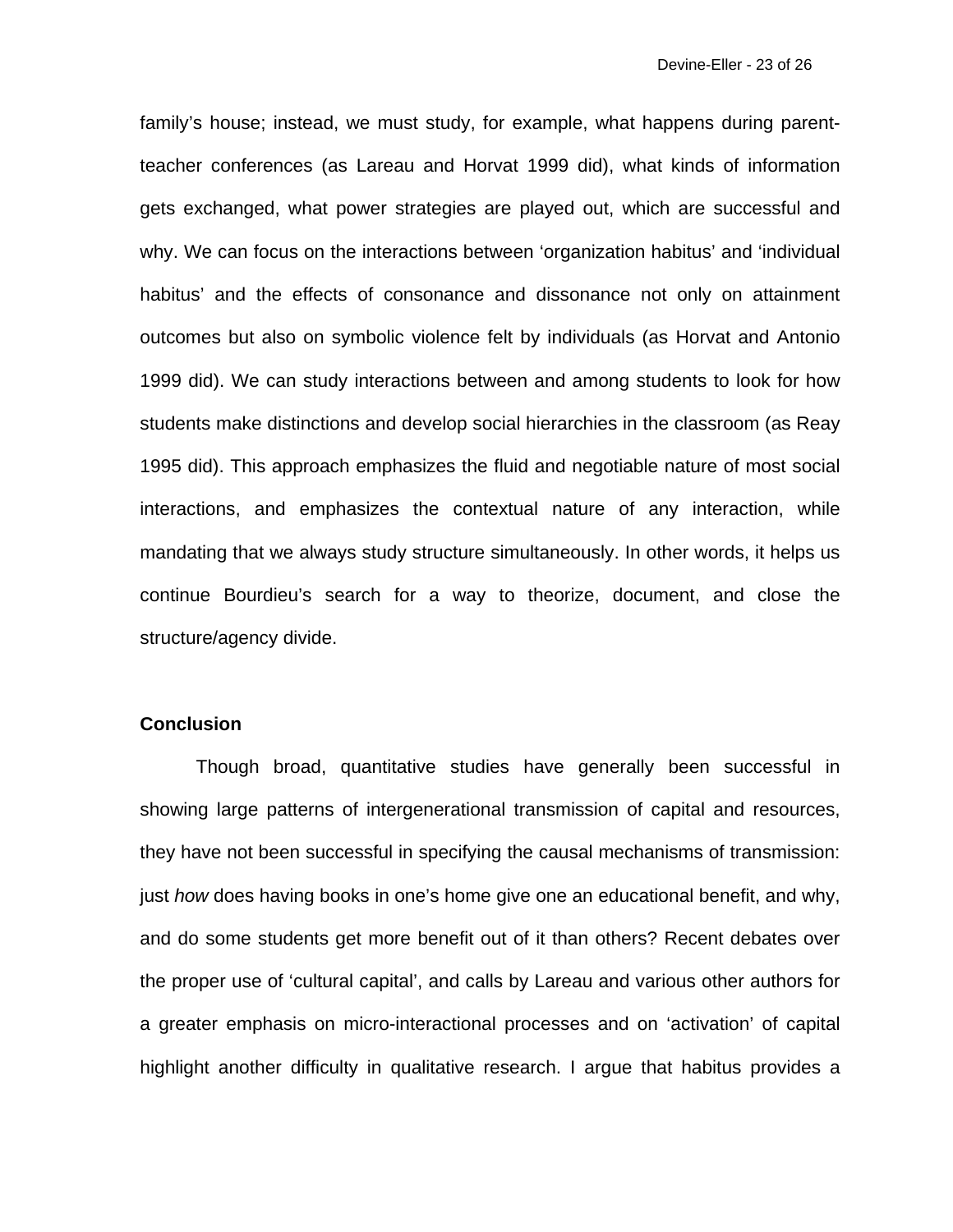'way out' of these debates, by separating what actors 'have' from what they 'do' in interaction. This refocuses our investigations so that we no longer look for causal mechanisms behind vague 'cultural capital' constructs, but instead look for how actors use whatever capital they have to obtain benefits in their interactions with institutions. We will get the kind of information we need to more fully understand mechanisms of social and cultural reproduction when we more carefully specify our theoretical constructs and do qualitative research to find out *how* (and how effectively) social actors *utilize, activate, and deploy* the resources they bring to bear in different social fields.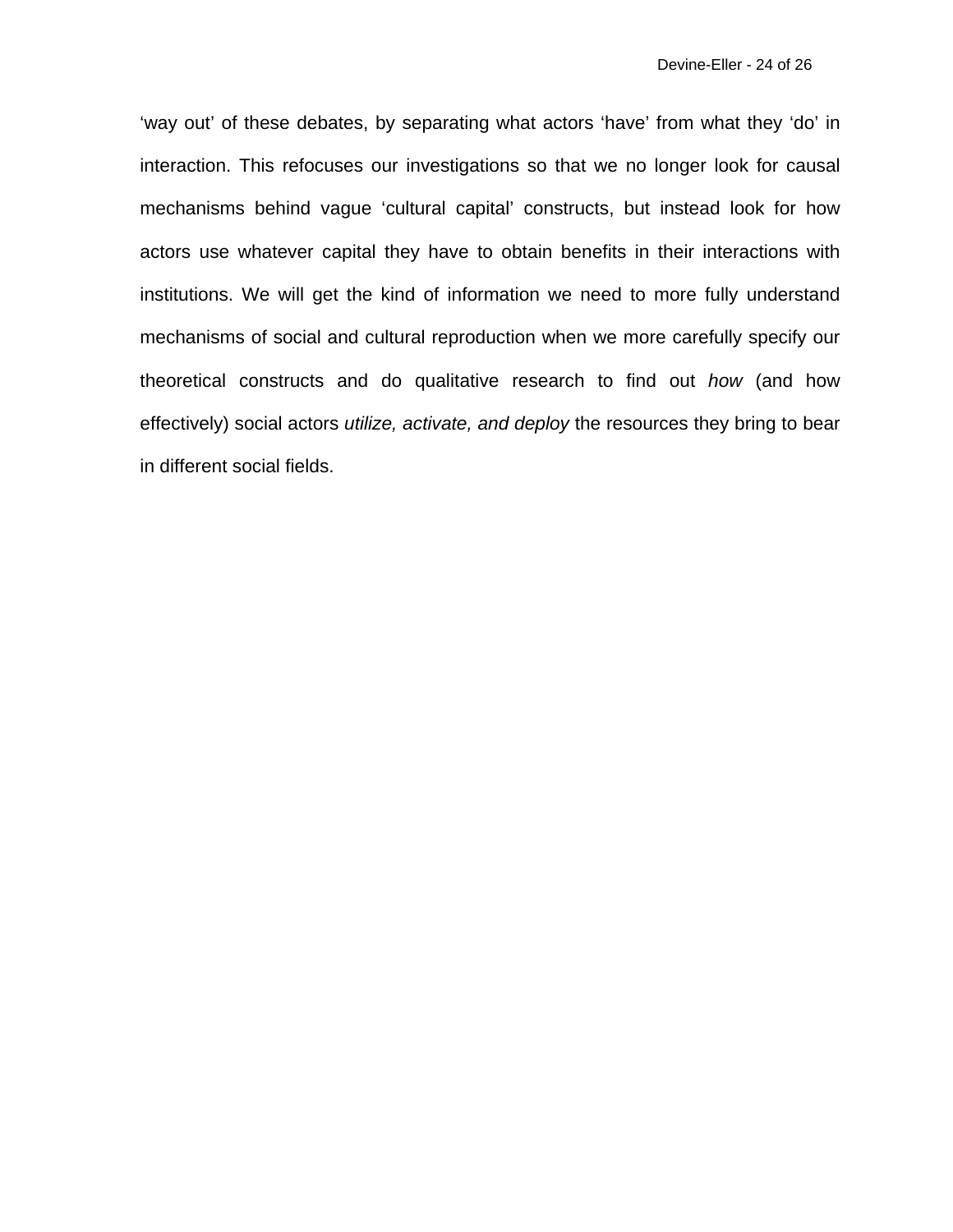Bibliography

Alexander, Karl and Travis Gosa. Unpublished manuscript, February 2004. "Family (Dis)Advantage and the Educational Prospects of Better Off African American Youth: How Race Still Matters."

Bidwell, Charles E. and Noah E. Friedkin. 1988. "The Sociology of Education." Pp. 449-471 in *Handbook of Sociology*, edited by Neil J. Smelser. Newbury Park, CA: Sage.

Bourdieu, Pierre. 1984. *Distinction*. Trans. Richard Nice. Cambridge, MA: Harvard University Press.

Bourdieu, Pierre and Jean-Claude Passeron. 1977. *Reproduction in Education, Society and Culture*. London: Sage.

Downey, Douglas B. and Shana Pribesh. 2004. "When Race Matters: Teachers' Evaluations of Students' Behavior." *Sociology of Education* 77:267-82.

Horvat, Eric McNamara and Anthony Lising Antonio. 1999. "'Hey, Those Shoes Are Out of Uniform': African American Girls in an Elite High School and the Importance of Habitus." *Anthropology and Education Quarterly* 30(3):317-42.

Kingston, Paul W. 2001. "The Unfulfilled Promise of Cultural Capital Theory." *Sociology of Education* 74(Extra Issue):88-99.

Lamont, Michele and Annette Lareau. 1988. "Cultural Capital: Allusions, Gaps and Glissandos in Recent Theoretical Developments." *Sociological Theory* 6(2):153-168.

Lareau, Annette. 2002. "Invisible Inequality: Social Class and Childrearing in Black Families and White Families." *American Sociological Review* 67:747-76.

Lareau, Annette. 2003. *Unequal Childhoods: Class, Race, and Family Life*. Berkeley, CA: University of California Press.

Lareau, Annette and Erin McNamara Horvat. 1999. "Moments of Social Inclusion and Exclusion; Race, Class, and Cultural Capital in Family-School Relationships." *Sociology of Education* 72(1):37-53.

Lareau, Annette and Elliot B. Weininger. 2003. "Cultural capital in educational research: A critical assessment." *Theory and Society* 32:567-606.

Lewis, Amanda E. 2004. "Unequal Childhoods: Class, Race, and Family Life." (Book review.) *Journal of Marriage and the Family* 66(3):840-1.